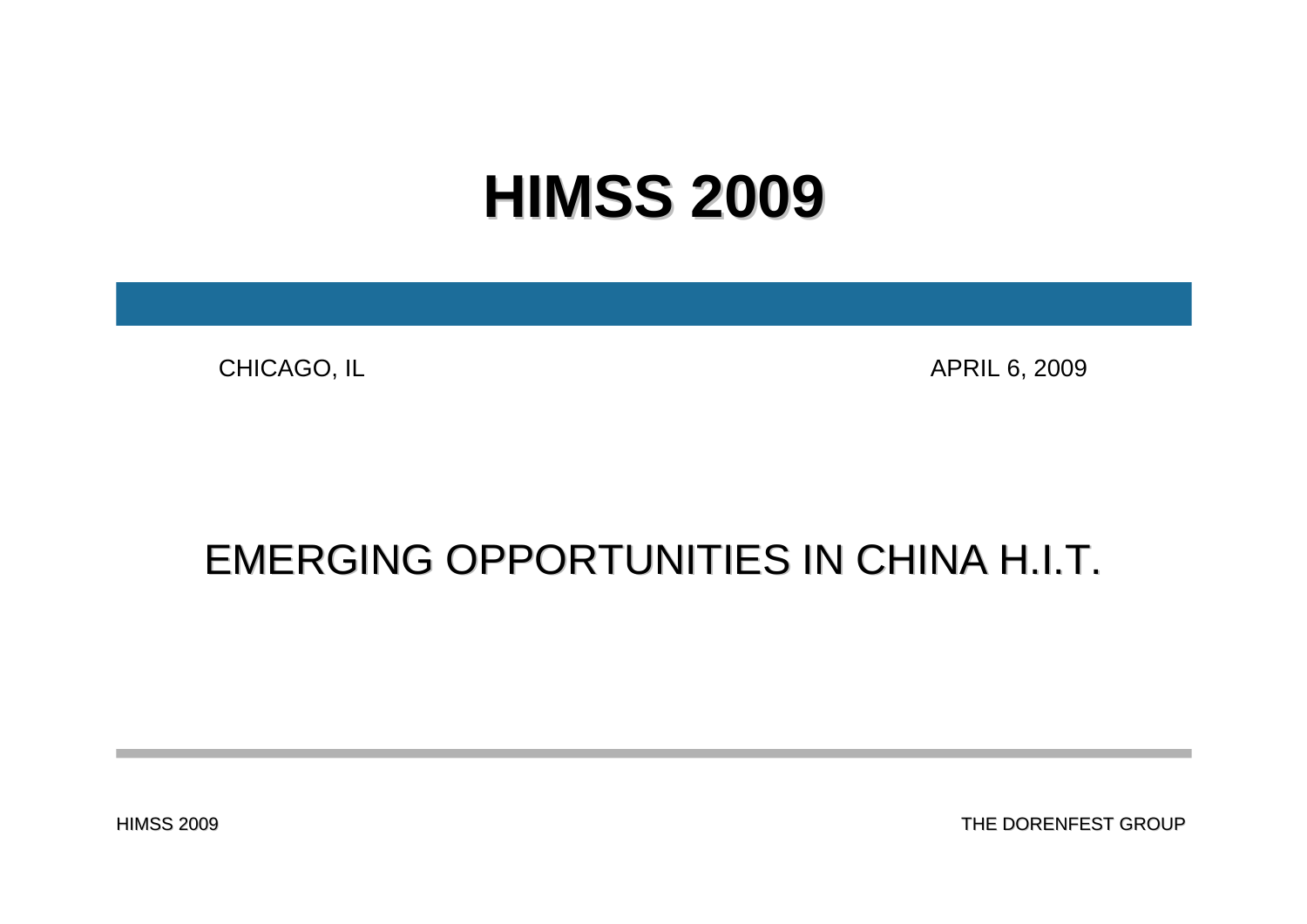- zABOUT THE DORENFEST GROUP AND ITS CHINA BUSINESS OPERATION
- $\bullet$ THE CURRENT STATE AND FUTURE DIRECTION OF HEALTHCARE IN CHINA
- $\bullet$  USING THE H.I.T. EXPERIENCE OF OTHER COUNTRIES TO BETTER UNDERSTAND H.I.T. IN CHINA
- zTHE CURRENT STATUS AND FUTURE DIRECTION OF H.I.T. IN CHINA
- zTHE CITY OF SHENZHEN IS AN EXAMPLE OF REGIONAL HEALTH NETWORKS IN CHINA
- $\bullet$ OPPORTUNITIES AND CHALLENGES FOR WESTERN COMPANIES IN THE CHINA HIT MARKFT
- $\bullet$ DISCUSSION/Q&A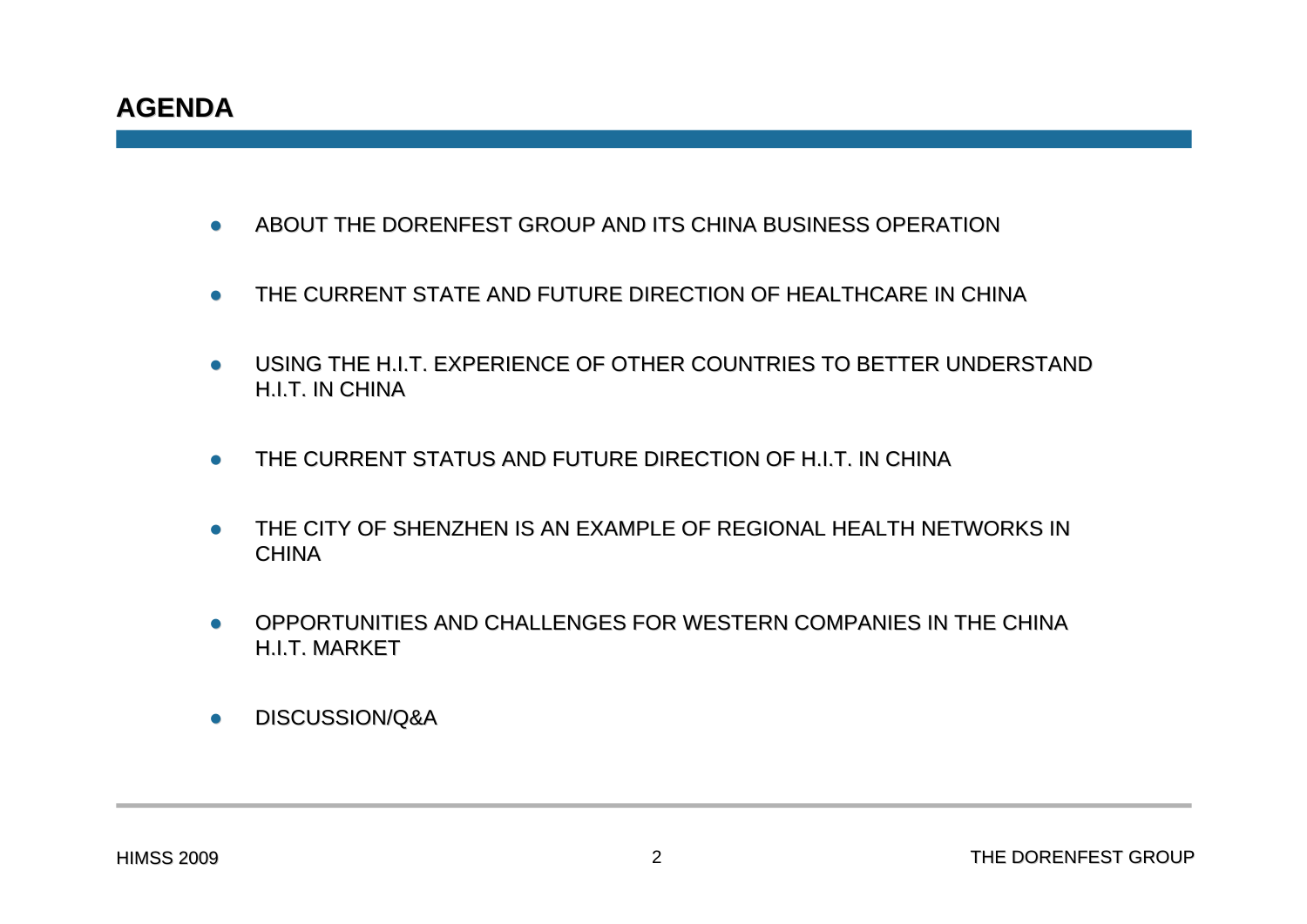- zHEALTHCARE CONSULTING AND INVESTMENT FOCUS
- $\bullet$ OFFER HEALTHCARE IMPROVEMENT SERVICES TO SUPPORT A MORE POSITIVE WORLD FUTURE
- $\bullet$ HELP HEALTHCARE ORGANIZATIONS TO IMPROVE HEALTHCARE SERVICES WHILE REDUCING COSTS BY IMPROVING WORK PROCESSES, MANAGEMENT SYSTEMS, SERVICES TO PATIENTS, AND QUALITY OF MEDICAL CARE
- $\bullet$ IN 2006 THE DORENFEST GROUP FORMED THE DORENFEST CHINA HEALTHCARE GROUP, BASED IN SHANGHAI, TO BRING OUR SKILL, TECHNOLOGY, AND CAPITAL TO CHINA IN A TWO-PHASE PROGRAM
- $\bullet$ WE ARE NOW OPERATING IN PHASE 1 OF THIS PROGRAM, OFFERING A VARIETY OF CONSULTING, TRAINING, AND EDUCATION SERVICES TO THE CHINA HEALTHCARE SYSTEM
- $\bullet$  WE EXPECT TO ENTER PHASE 2 OF OUR ACTIVITIES IN CHINA IN 2010 WHEN WE WILL BEGIN TO MAKE INVESTMENTS IN WELL-DEFINED, GOOD BUSINESS PROJECTS, IN PARTNERSHIP WITH CHINESE HEALTH BUREAUS AND PROJECTS, IN PARTNERSHIP WITH CHINESE HEALTH BUREAUS AND **HOSPITALS**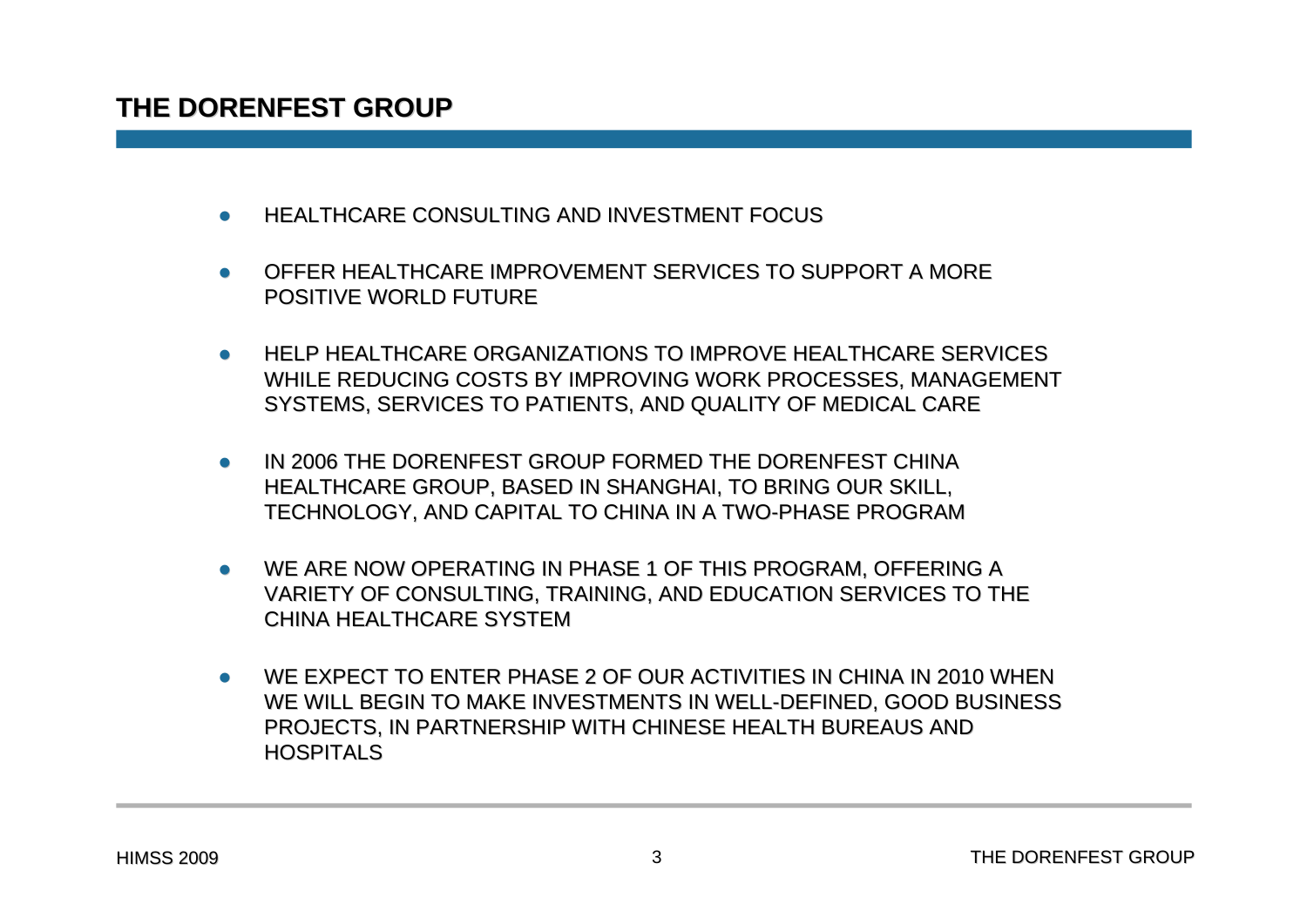#### **DORENFEST PRE DORENFEST PRE-ENTRY INVESTIGATION OF HEALTHCARE IN CHINA ENTRY INVESTIGATION OF HEALTHCARE IN CHINA**

- 1.IN 2005 AND THE SPRING OF 2006, WE VISITED 17 CITIES IN CHINA
- 2. VISITED WITH HUNDREDS OF LEADERS IN THE HEALTHCARE INDUSTRY IN CHINA TO LEARN ABOUT HEALTHCARE REFORM IN CHINA – ITS PROGRESS, ITS PROBLEMS, AND ITS NEXT **STEPS**
- 3. VISITED WITH OVER 100 HOSPITALS TO GAIN AN UNDERSTANDING OF HOSPITAL OPERATIONS IN CHINA, THEIR CURRENT STATUS, AND OPPORTUNITIES FOR IMPROVEMENTS
- 4. VISITED WITH PROVINCIAL AND CITY HEALTH BUREAUS TO LEARN WHAT THEIR GOALS ARE FOR THEIR PROVINCIAL AND CITY HOSPITALS
- 5. VISITED PRIVATE HOSPITALS TO OBSERVE THE RESULTS OF HEALTHCARE REFORM PRIVATIZATION EFFORTS IN CHINA
- 6.VISITED WITH COMPANIES SELLING PRODUCTS AND SERVICES TO THE HEALTHCARE INDUSTRY IN CHINA AND WHAT THEY BELIEVE ARE APPROPRIATE NEXT STEPS FOR REFORMING THE CHINESE HEALTHCARE SYSTEM
- 7. EVALUATED A GROUP OF HOSPITAL MANAGEMENT AND OWNERSHIP OPPORTUNITIES THAT WERE PRESENTED TO THE DORENFEST GROUP TO BECOME MORE FAMILIAR WITH THE ALTERNATIVE WAYS TO PROCEED IN BUILDING A "MODEL HOSPITAL" IN CHINA
- 8. DEVELOPED A STRATEGY FOR BRINGING DORENFEST SKILL AND EXPERIENCE TO CHINA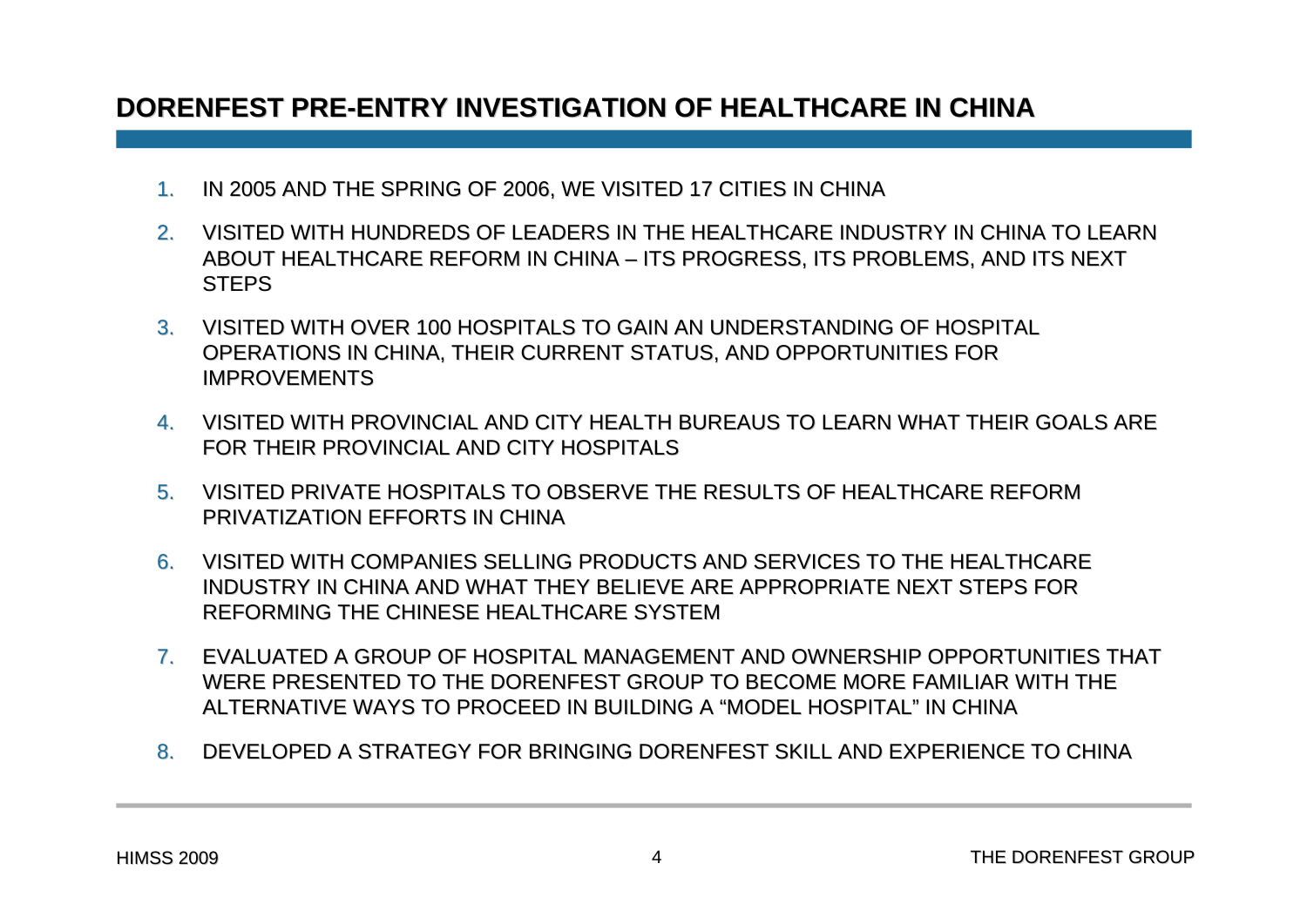#### **DORENFEST CHINA PHASE 1 BUSINESS OPERATIONS DORENFEST CHINA PHASE 1 BUSINESS OPERATIONS**

- $\bullet$ HOSPITAL AND HEALTH BUREAU MANAGEMENT CONSULTING
	- OPERATIONS IMPROVEMENT AND CHANGE MANAGEMENT
	- STRATEGIC PLANNING FOR NEW I.T. SYSTEMS
	- I.T. SYSTEM SELECTION
	- I.T. SYSTEM IMPLEMENTATION
	- WORK PROCESS IMPROVEMENT
	- MANAGEMENT TRAINING
	- INTERIM I.T. MANAGEMENT SERVICES
	- OTHER SERVICES
- $\bullet$  GENERAL MANAGEMENT CONSULTING FOR HEALTHCARE COMPANIES
	- CHINA ENTRY STRATEGIES
	- MARKET ANALYSES
	- PRODUCT STRATEGIES
	- MARKET RESEARCH
	- IMPLEMENTATION CONSULTING
- zEDUCATIONAL PROGRAMS FOR HOSPITAL AND HEALTHCARE BUREAU LEADERS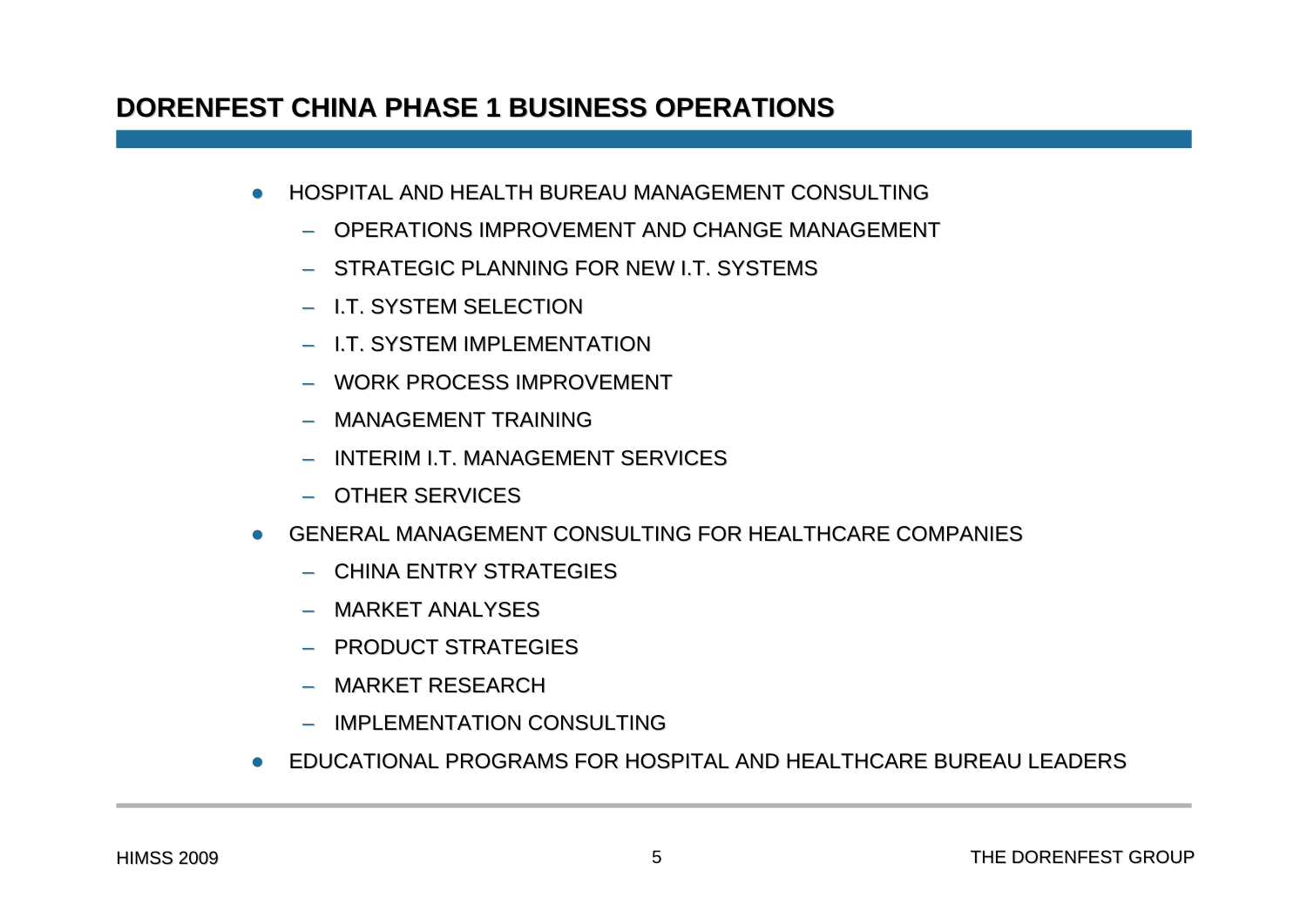#### **SOME RECENT CLIENT EXAMPLES IN CHINA SOME RECENT CLIENT EXAMPLES IN CHINA**

- $\bullet$ EXAMPLES OF HEALTH BUREAU CLIENTS
	- SHENZHEN
	- CHONGQING
- $\bullet$  EXAMPLES OF HOSPITAL CLIENTS
	- SHANGHAI CHANGNING MATERNITY AND INFANT HEALTH INSTITUTE
	- PEKING UNIVERSITY MEDICAL COLLEGE #3 HOSPITAL PEKING UNIVERSITY MEDICAL COLLEGE #3 HOSPITAL
	- RIZHAO CITY PEOPLE'S HOSPITAL S HOSPITAL
- $\bullet$ EXAMPLES OF HELPING CLIENTS FROM OTHER LOCATIONS TO BRING THEIR SKILLS TO MAINLAND CHINA
	- HONG KONG HOSPITAL AUTHORITY
	- –MICROSOFT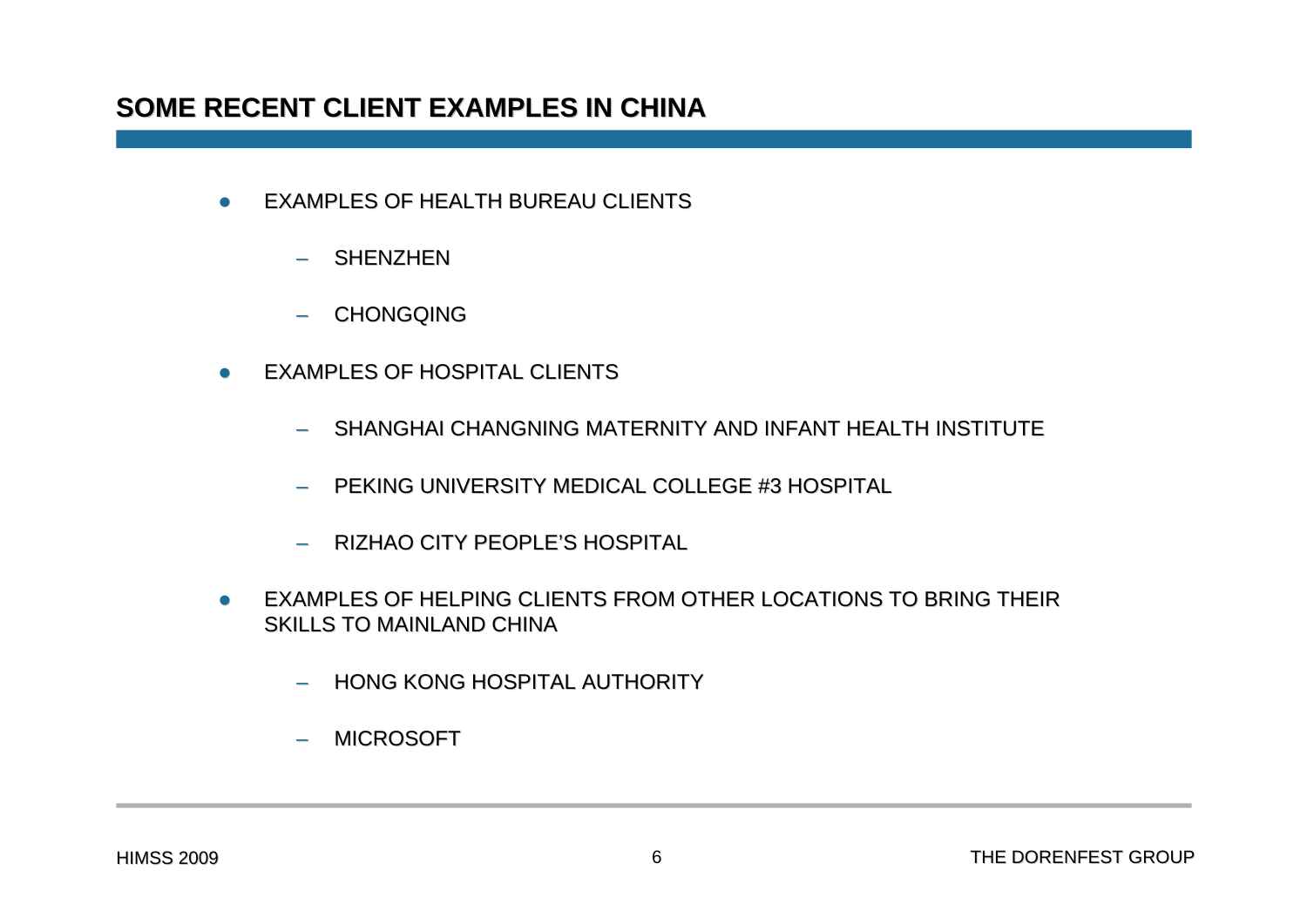## **DORENFEST EDUCATION IN CHINA – TONGREN HOSPITAL, BEIJING 2005**

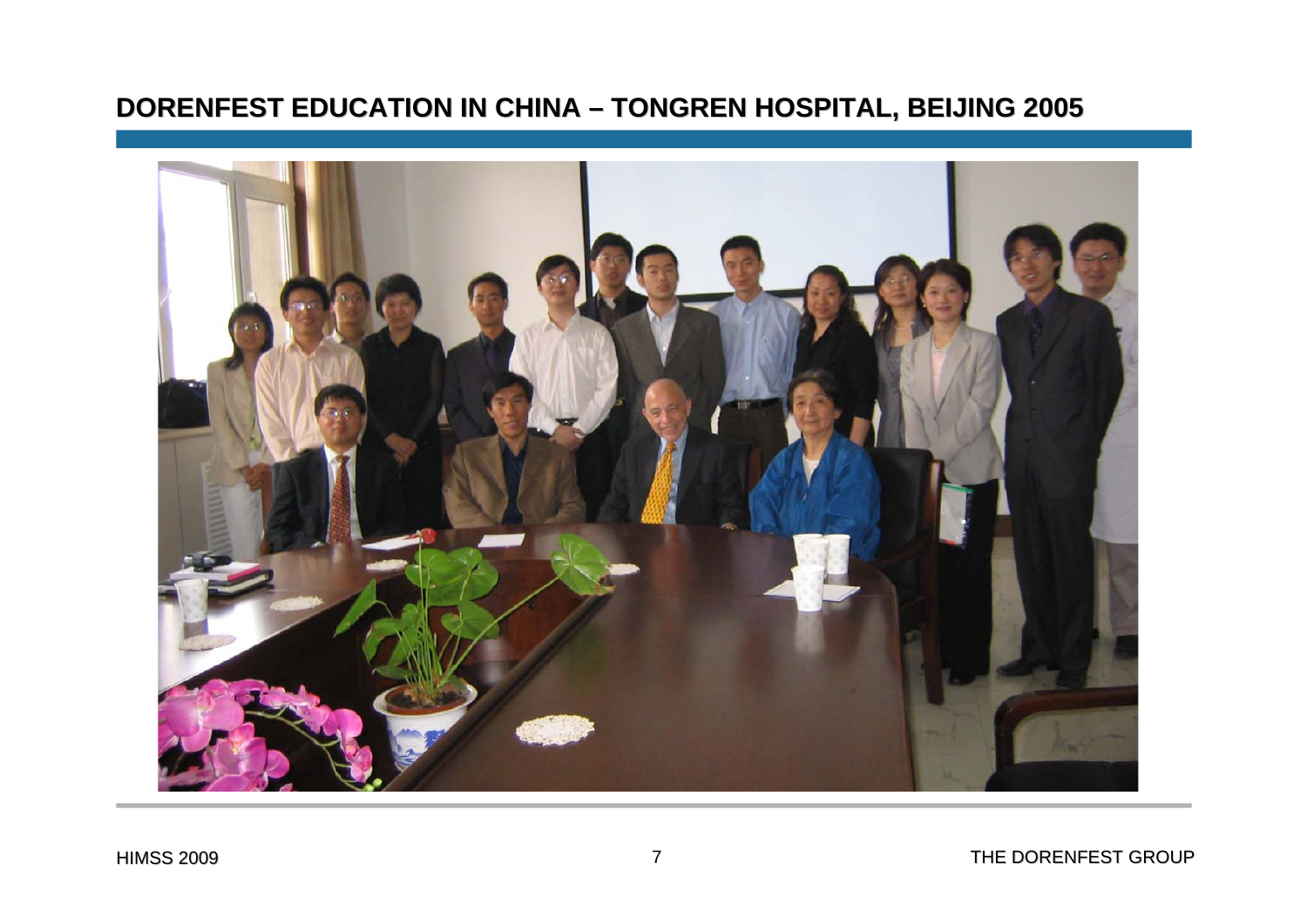#### **DORENFEST EDUCATION IN CHINA – ZHEJIANG MEDICAL ASSOCIATION 2009**

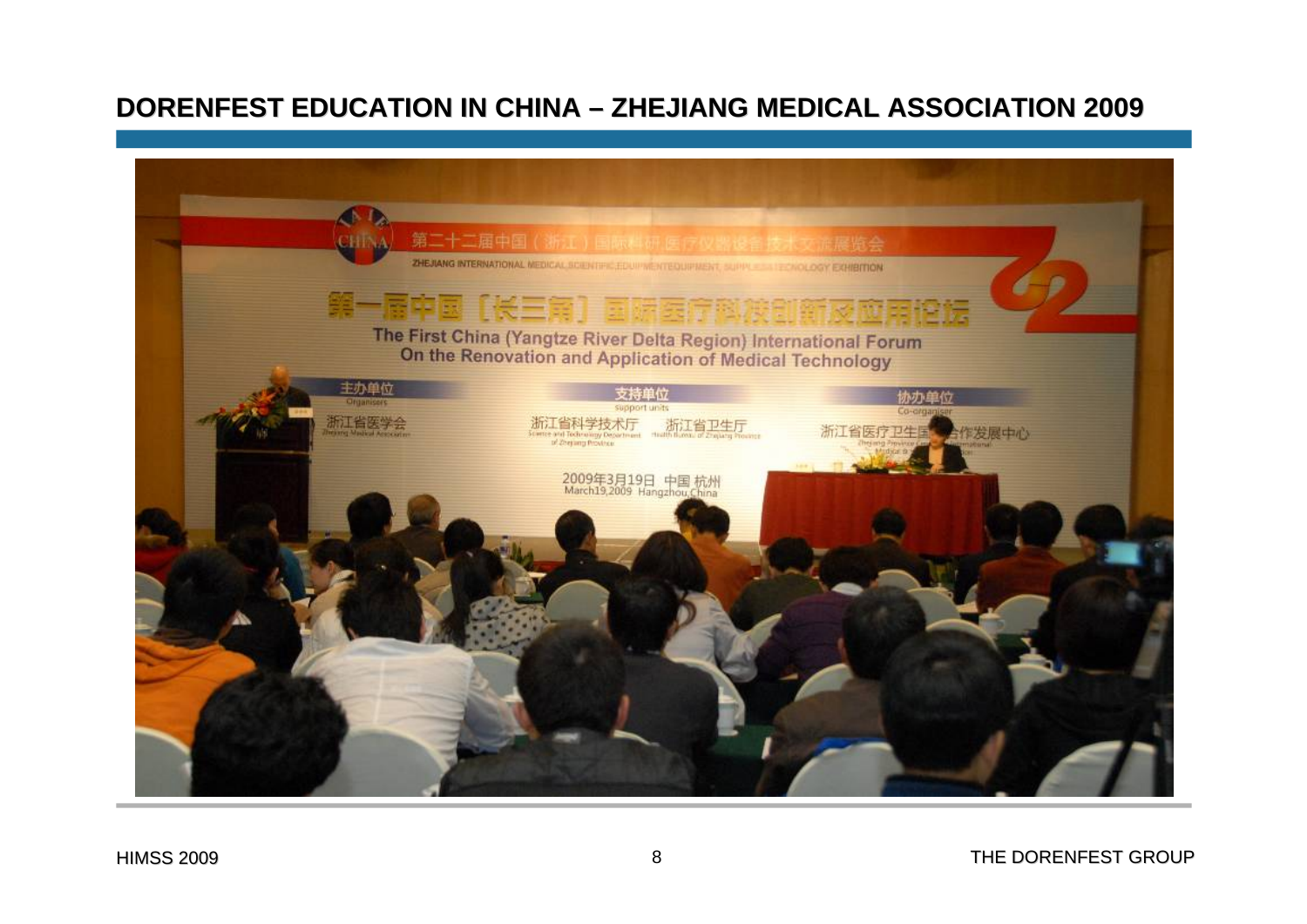## THE CURRENT STATE AND FUTURE DIRECTION OF HEALTHCARE IN CHINA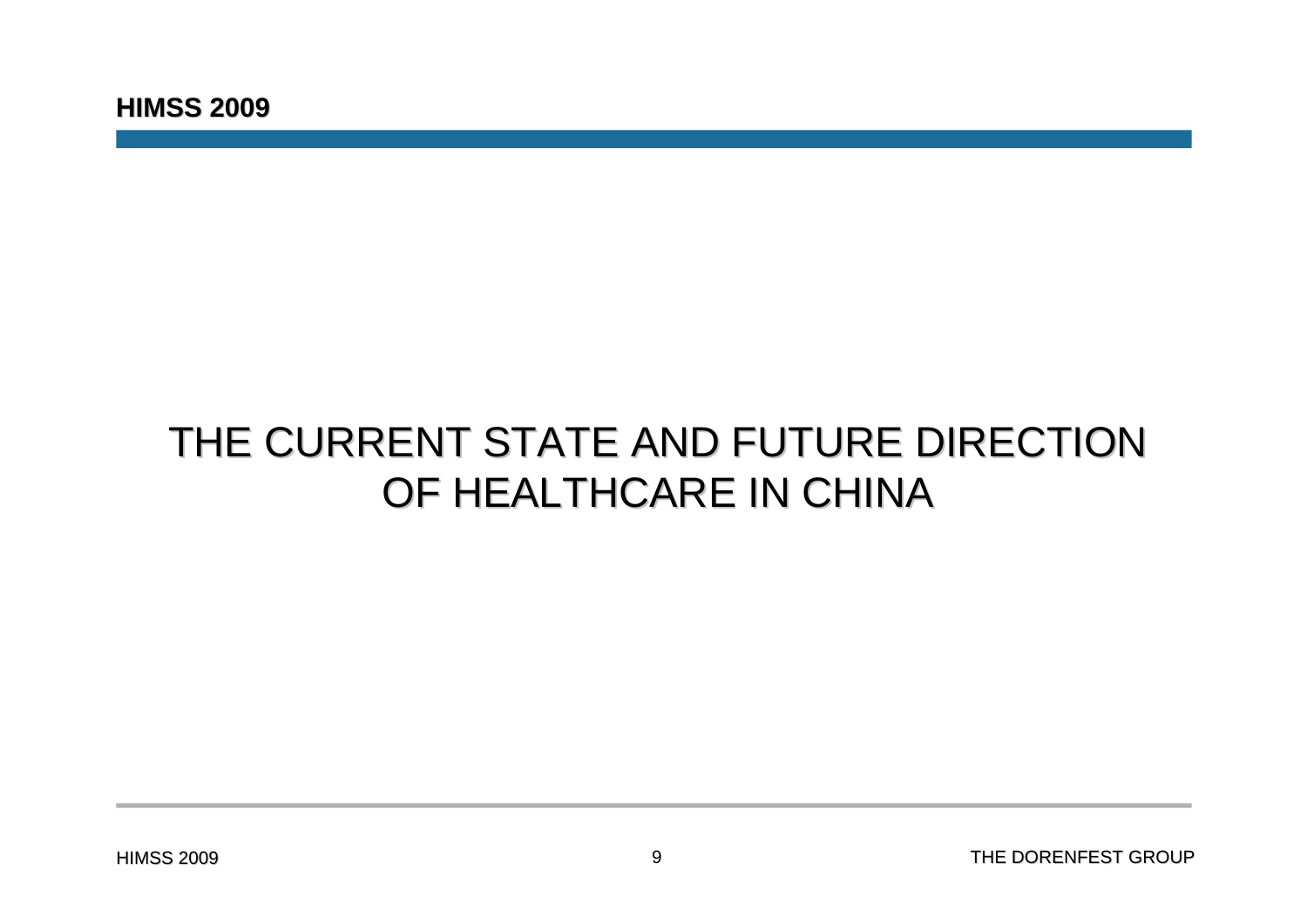#### **HEALTHCARE COST TRENDS AND 2010 FORECAST HEALTHCARE COST TRENDS AND 2010 FORECAST(\$ AND RMB IN BILLIONS) (\$ AND RMB IN BILLIONS)**

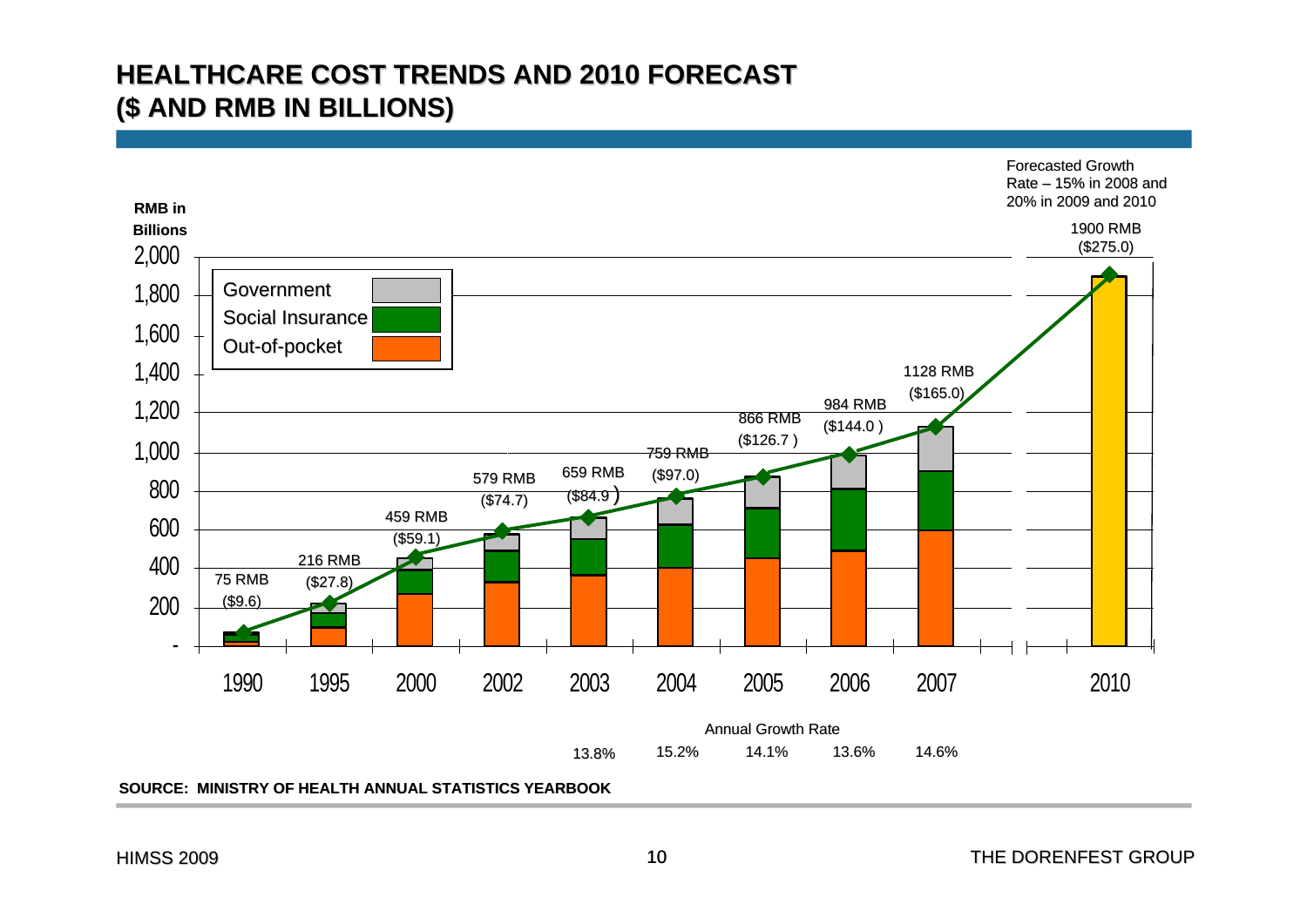### **AVERAGE MEDICAL EXPENSE PER OUTPATIENT HOSPITAL VISIT (\$ AND RMB AVERAGE MEDICAL EXPENSE PER OUTPATIENT HOSPITAL VISIT (\$ AND RMB)**

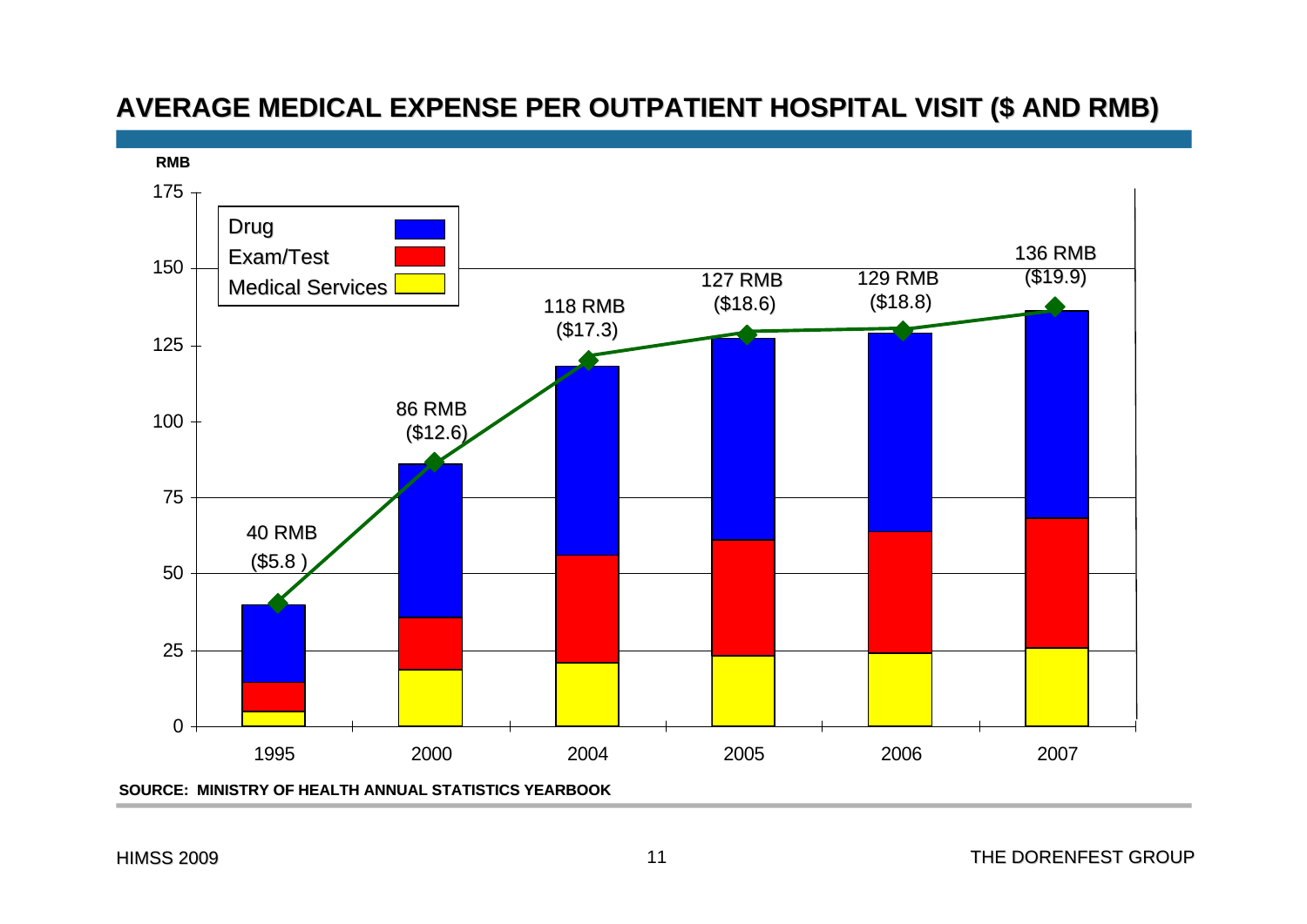#### **PKU3 HOSPITAL OUTPATIENT CLINIC REGISTRATION AT 7:00 AM**

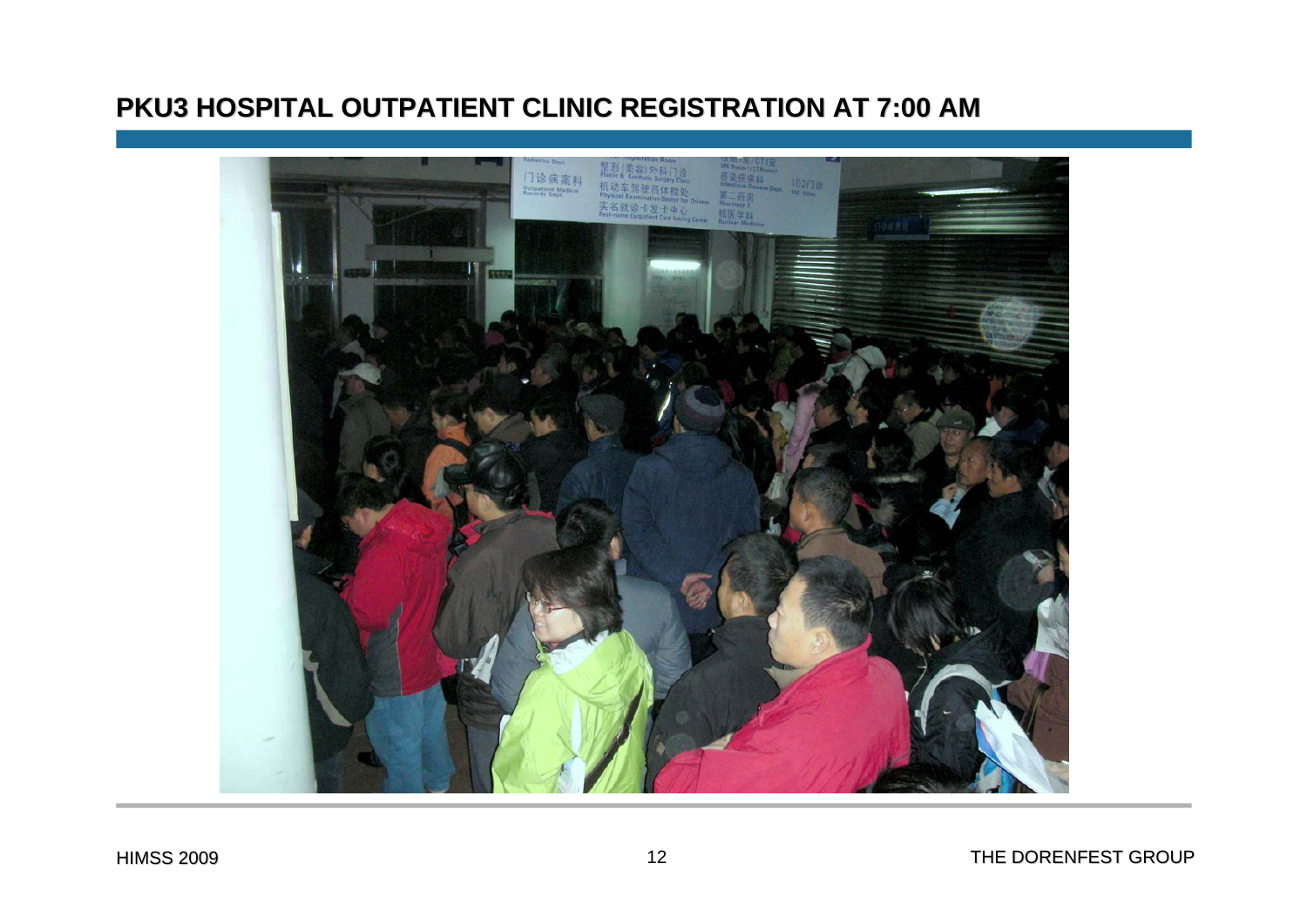#### **PROCESSING THE REGISTRATION PAYMENT FOR CLINIC VISIT**

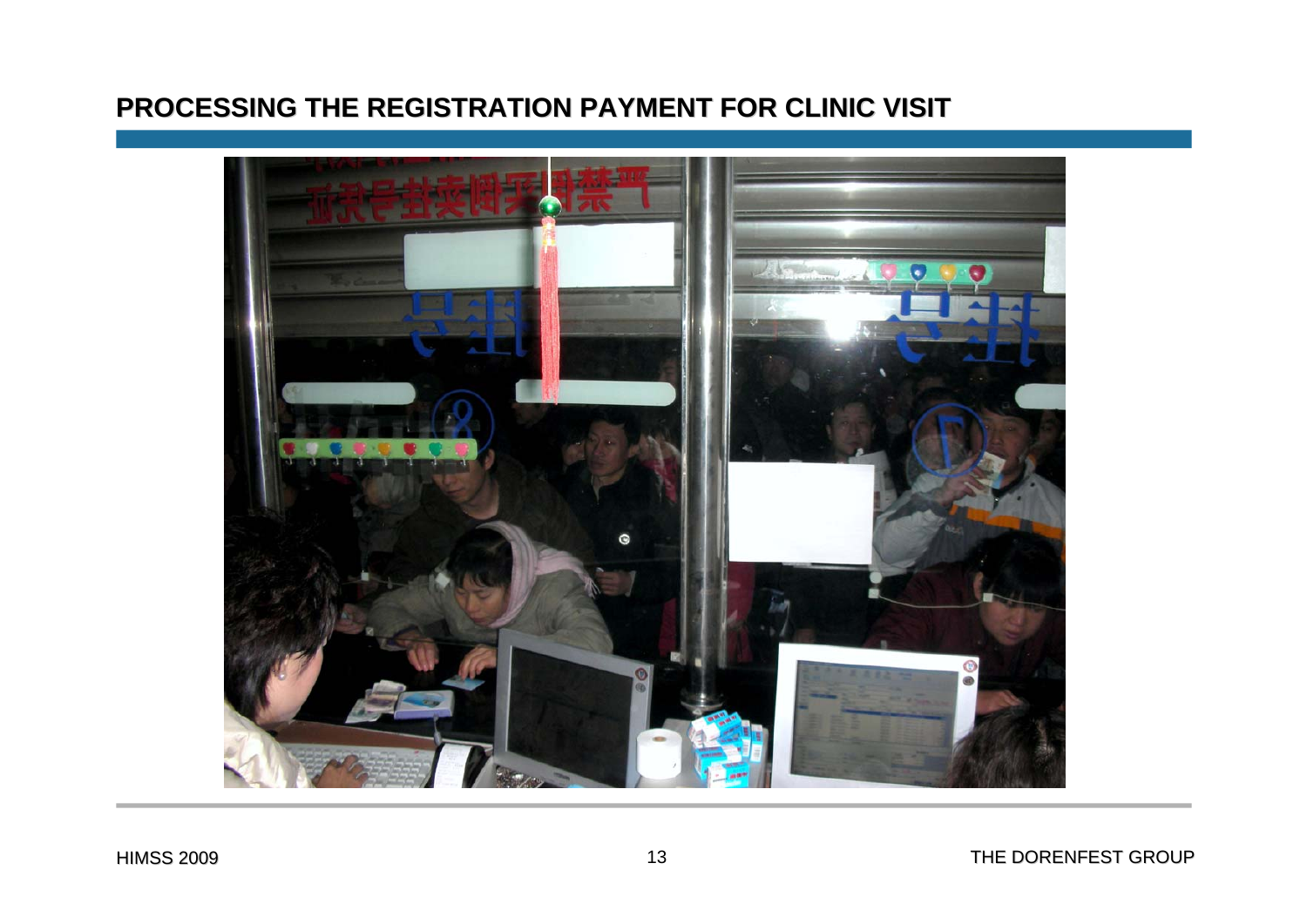#### **THE OUTPATIENT HEALTH RECORD WHICH PATIENT KEEPS THE OUTPATIENT HEALTH RECORD WHICH PATIENT KEEPS**

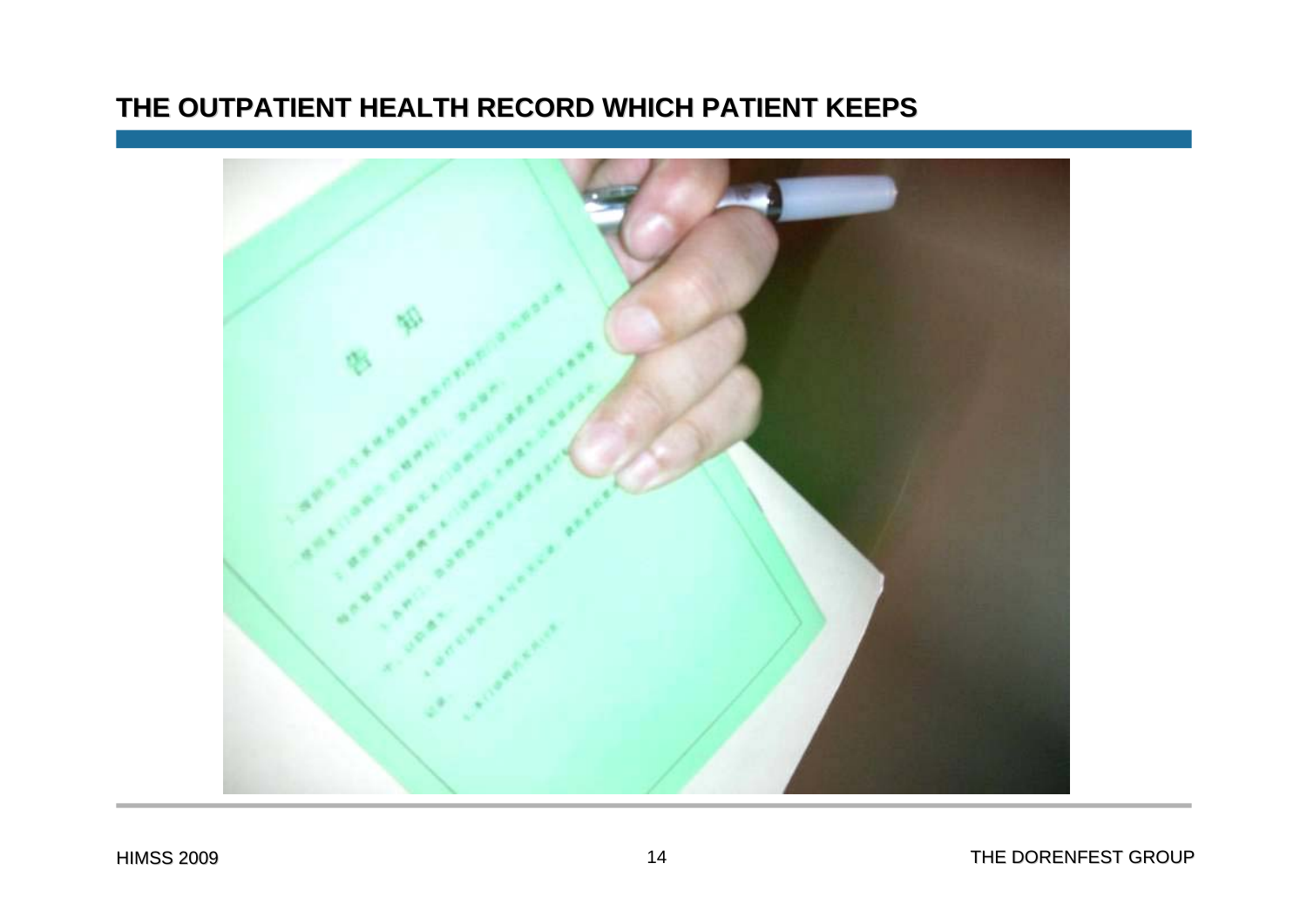1. LONG WAIT TIMES

2. VERY FEW ADVANCE APPOINTMENT SYSTEMS

3. AVERAGE TIME OF PHYSICIAN VISIT IS 2-5 MINUTES

4. COLLECTING MONEY AND MAKING PROFITS ARE A MAJOR FOCUS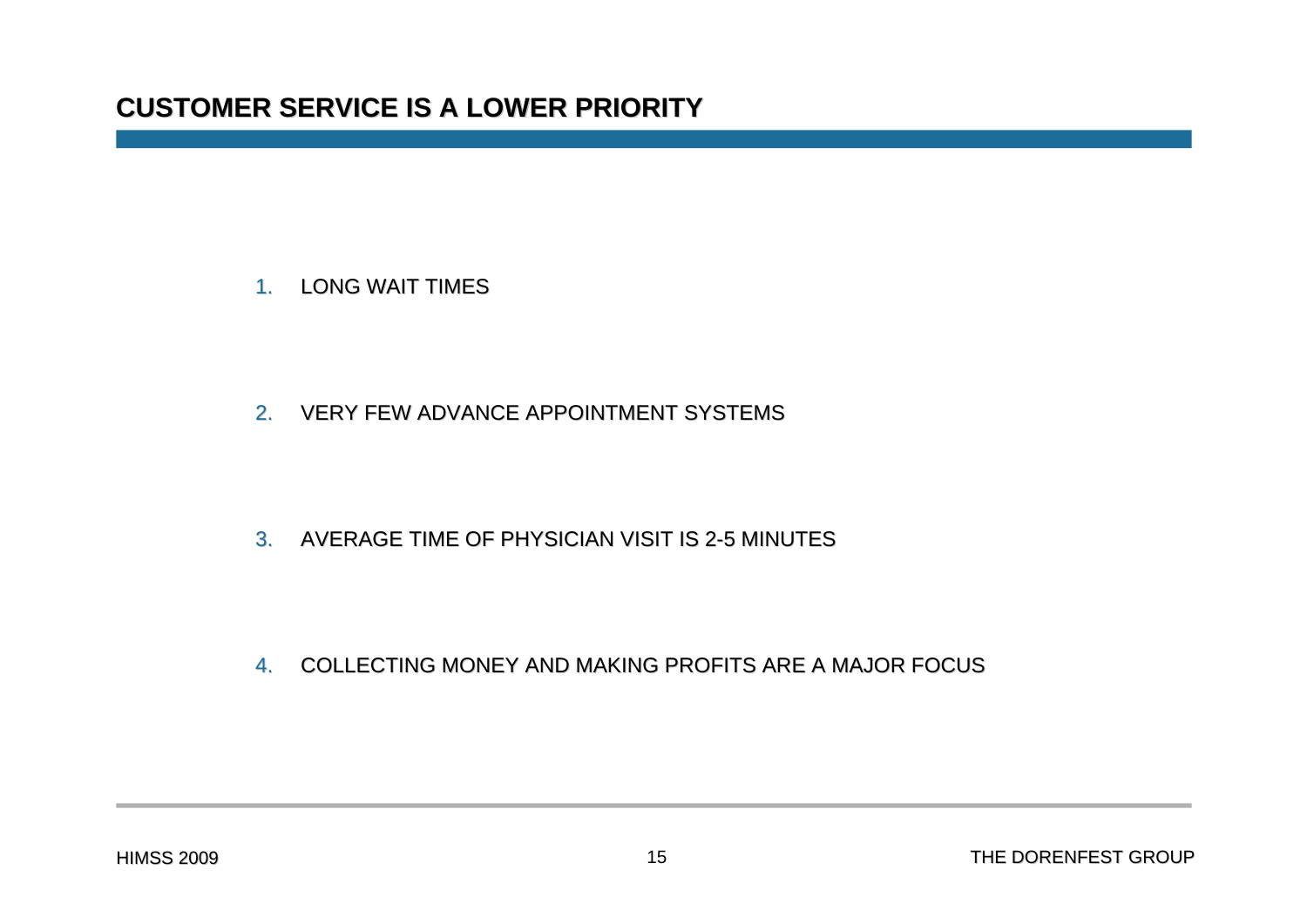#### **AVERAGE MEDICAL EXPENSE PER INPATIENT HOSPITAL STAY (\$ AND RMB) AVERAGE MEDICAL EXPENSE PER INPATIENT HOSPITAL STAY (\$ AND RMB)**



**SOURCE: MINISTRY OF HEALTH ANNUAL STATISTICS YEARBOOK**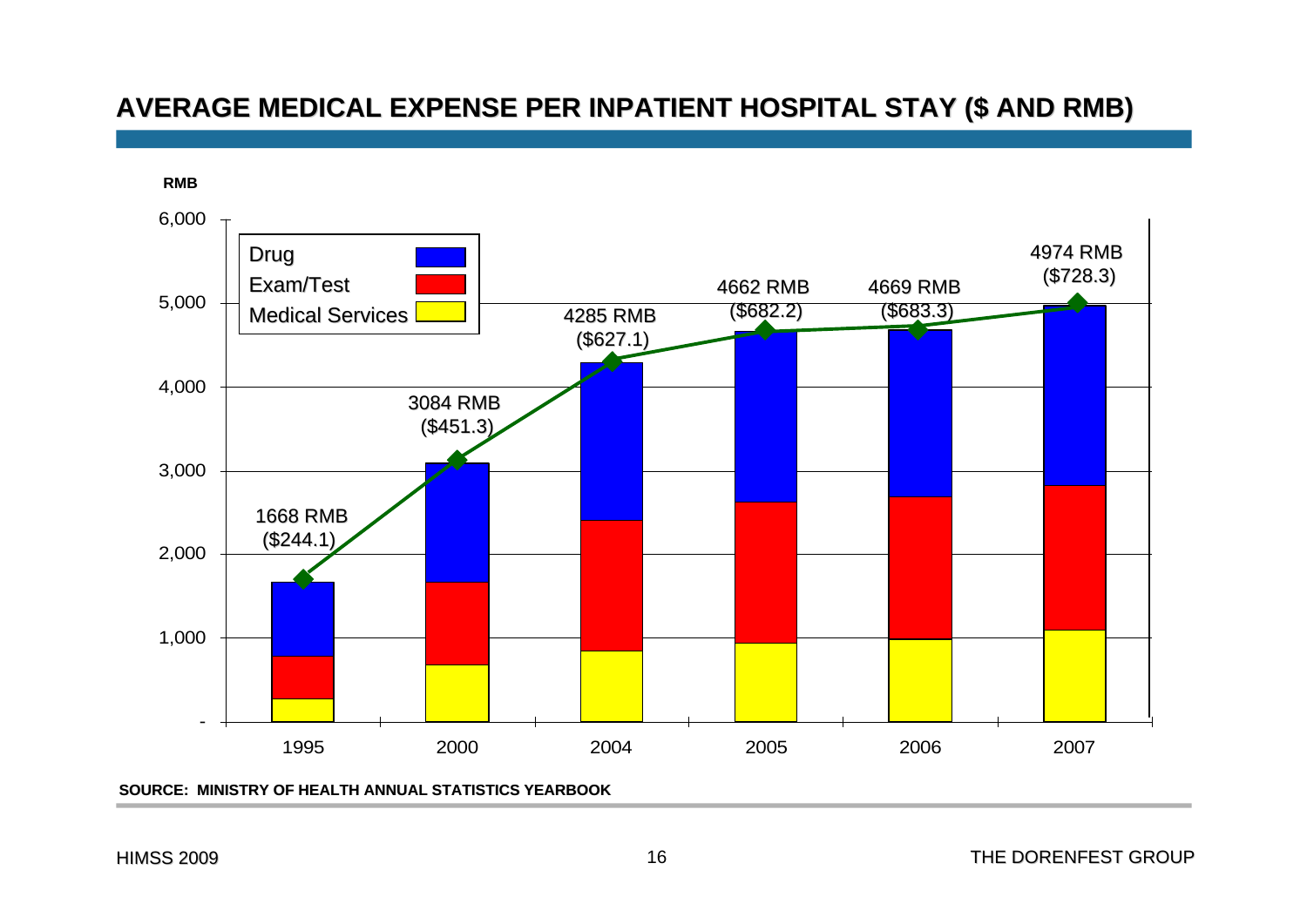#### **THE CURRENT STATUS OF HEALTHCARE REFORM IN CHINA THE CURRENT STATUS OF HEALTHCARE REFORM IN CHINA**

- $\bullet$ AFTER 4 YEARS, HEALTHCARE REFORM WAS APPROVED. SOME DETAILS STILL BEING FINALIZED. THE FOCUS WILL BE:
	- $\overline{\phantom{0}}$ IMPROVE HEALTH INSURANCE FOR URBAN AND RURAL RESIDENTS
	- –IMPROVE DRUG DISTRIBUTION SYSTEM
	- STRENGTHEN INFRASTRUCTURE TO PROVIDE BETTER HEALTHCARE IN RURAL AREAS
	- MAKE ACCESS TO HEALTH SERVICES MORE EQUAL
	- WORK ON DEVELOPING THE ELECTRONIC HEALTH RECORD
	- MAKE PROGRESS ON A VARIETY OF PILOT PROGRAMS FOR PUBLIC HOSPITAL REFORM
	- –**IMPROVE QUALITY OF CARE**
- z THE CHINESE GOVERNMENT WILL INVEST A TOTAL OF 850 BILLION RMB DURING THE RING THE PERIOD 2009 TO 2011 IN THE ABOVE 5 AREAS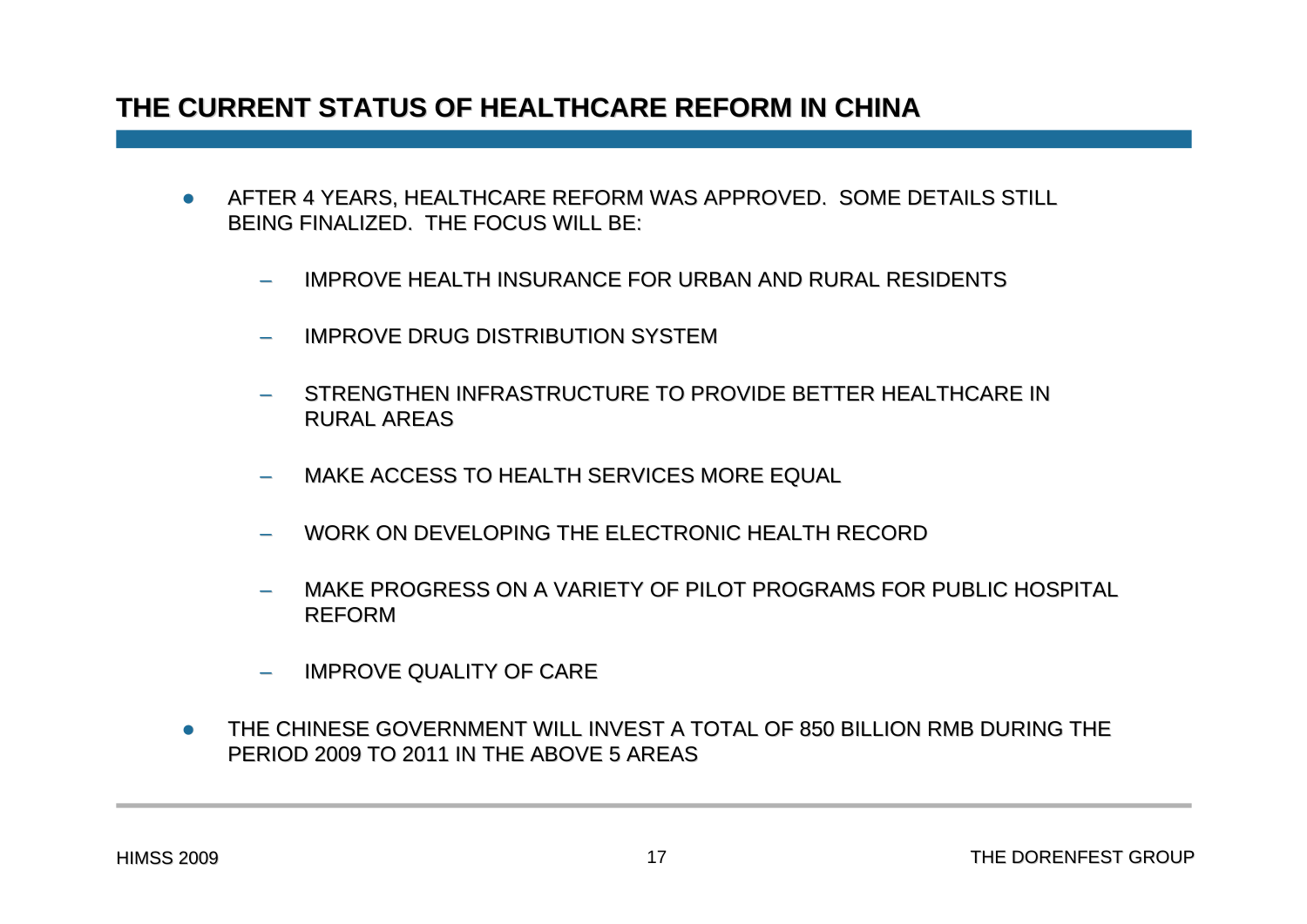#### **CHALLENGES OF THE CHINESE HEALTHCARE SYSTEM**

- 1. AT THE PRESENT TIME, ALMOST 60% OF ALL HEALTHCARE COSTS ARE PAID BY PATIENTS OUT-OF-POCKET
	- $\bullet$  LACK OF MEDICAL INSURANCE OPTIONS
	- $\bullet$  LOW GOVERNMENT FUNDING
- 2.ACCESS TO HEALTHCARE FOR THE POOR IS LIMITED
- 3. THE MIDDLE AND UPPER CLASSES ARE DISSATISFIED WITH HEALTHCARE  $\,$ **SERVICES**
- 4. THE WAY DOCTORS EARN THEIR INCOME RESULTS IN A WEAK DOCTOR-PATIENT RELATIONSHIP
- 5. DRUGS AND DIAGNOSTIC TESTS ARE TOO IMPORTANT TO THE FUNDING OF THE HEALTHCARE SYSTEM
- 6. HOSPITALS NEED TO MAKE PROFITS TO SUPPORT THEMSELVES
- 7. PRIMARY CARE IS NOW IN THE EARLY STAGES OF BEING OFFERED PRIMARY CARE IS NOW IN THE EARLY STAGES OF BEING OFFERED SEPARATELY FROM HOSPITALS THROUGH NEWLY DEVELOPED COMMUNITY **CLINICS**
- 8. AS THE COUNTRY CHANGES ITS HEALTHCARE SYSTEM, THE COST OF HEALTHCARE TO THE COUNTRY WILL RISE MORE RAPIDLY IN THE FUTURE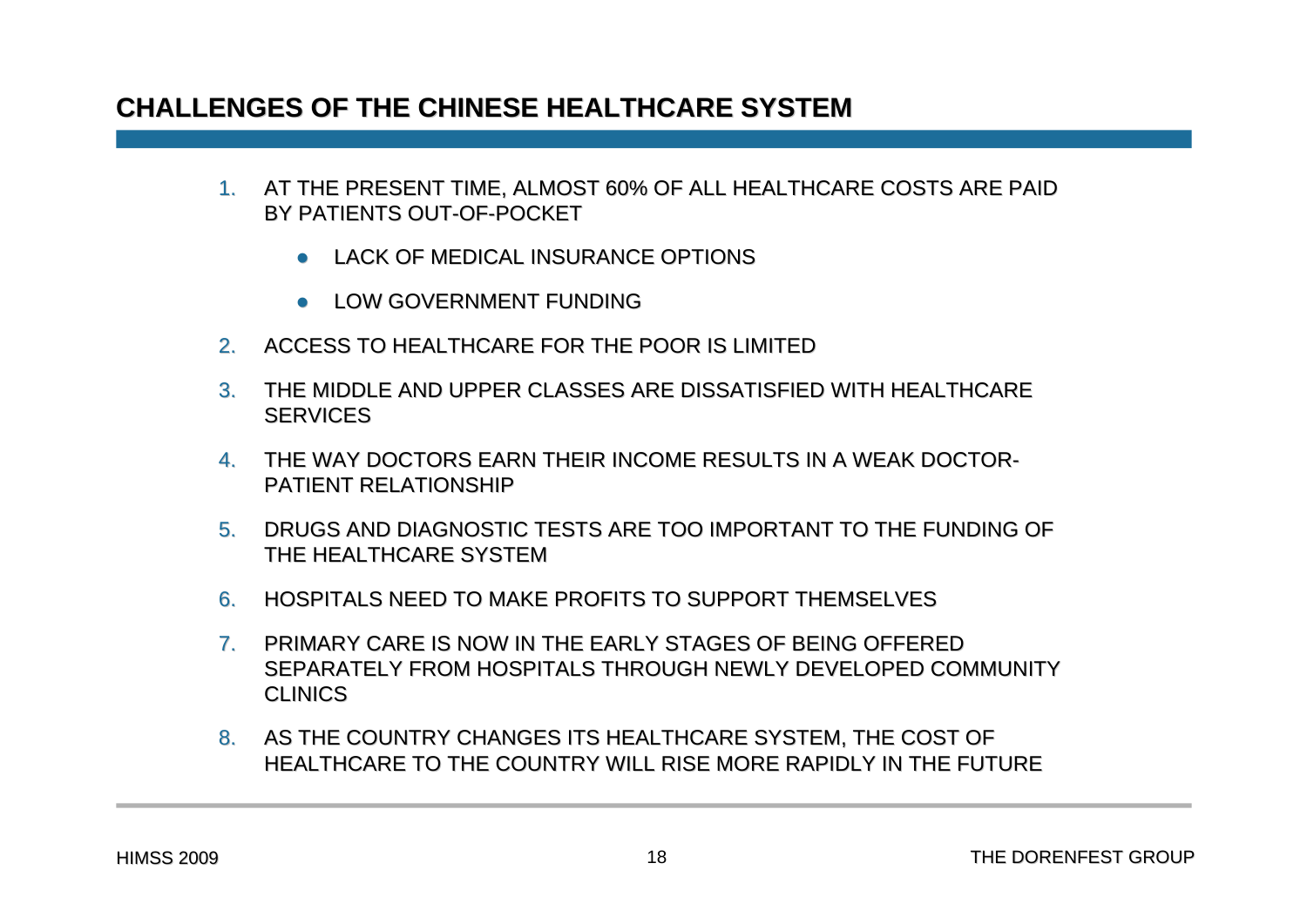#### **CHINA HEALTHCARE OFFERS OPPORTUNITIES FOR FOREIGNERS CHINA HEALTHCARE OFFERS OPPORTUNITIES FOR FOREIGNERS**

- 1. RAPID GROWTH IN HEALTHCARE SPENDING AND A DESIRE TO IMPROVE **HEALTHCARE SERVICES**
- 2. A DESIRE TO **MOVE TOWARD** INTERNATIONAL STANDARDS FOR SERVING THE GROWING MIDDLE CLASS AND WEALTHY POPULATION
- 3. SKILLS MISSING IN CHINA TO ACCOMPLISH HEALTHCARE IMPROVEMENT  $\,$ **OBJECTIVES**
- 4. FOREIGN SKILLS ARE VALUED AND MANY UNIVERSITIES, HOSPITALS, AND COMPANIES ARE BRINGING THEIR SKILLS TO CHINA
- 5. WAYS TO SERVE THE EMERGING NEEDS PROFITABLY ARE STILL NOT CLEAR  $\,$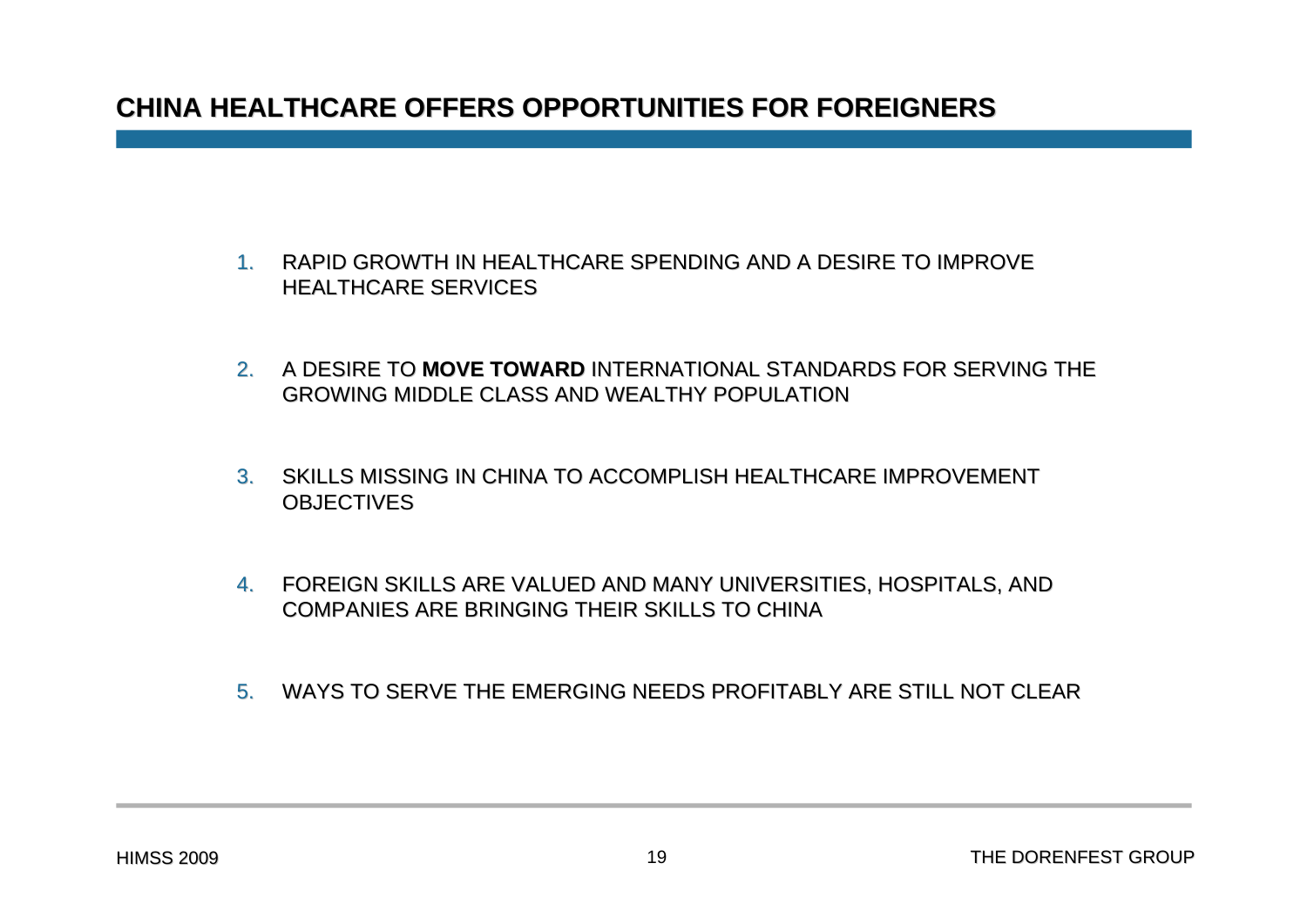## USING THE H.I.T. EXPERIENCE OF OTHER COUNTRIES TO BETTER UNDERSTAND COUNTRIES TO BETTER UNDERSTAND H.I.T. IN CHINA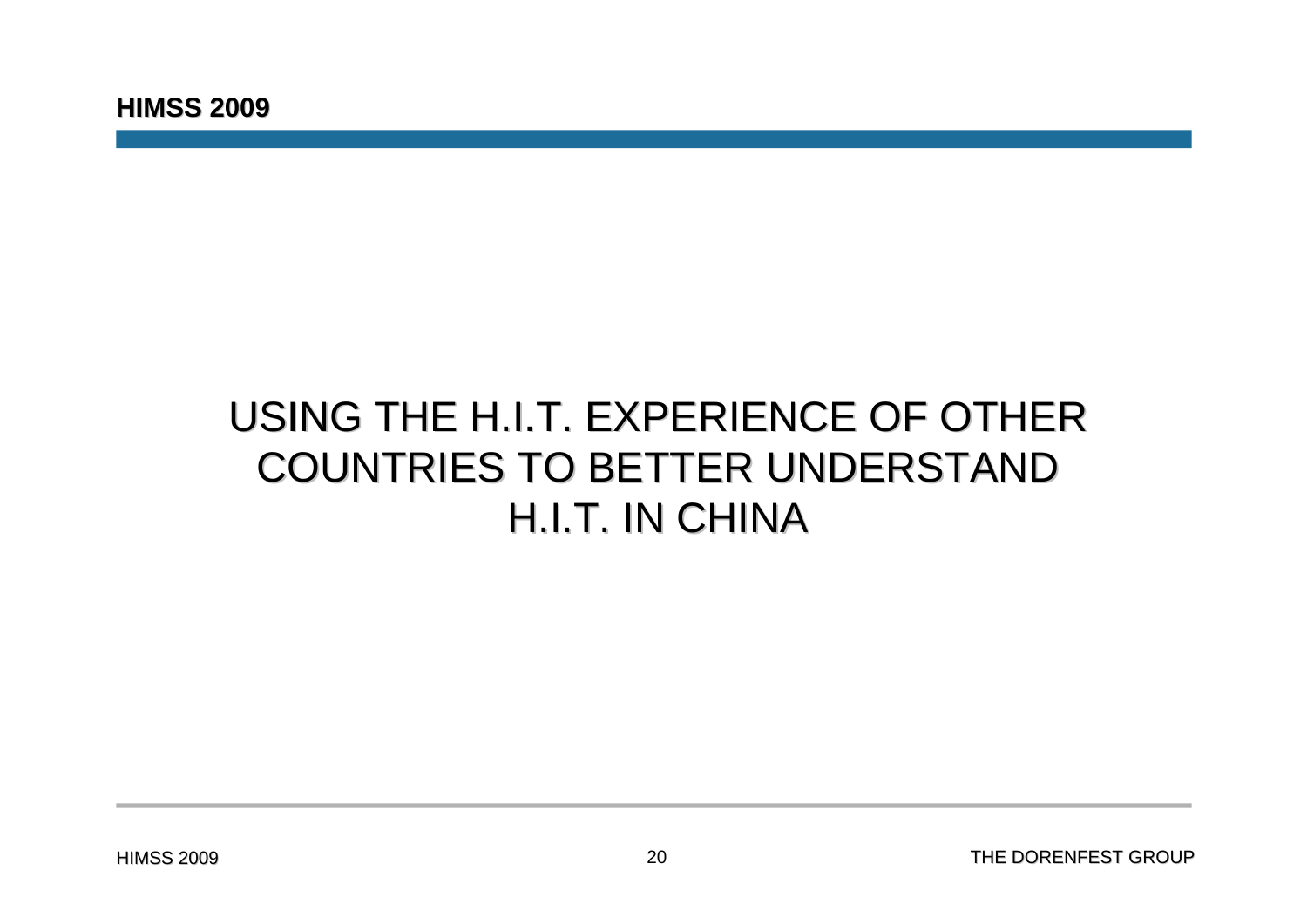#### **OPPORTUNITIES TO IMPROVE THE HEALTHCARE DELIVERY PROCESS TO IMPROVE THE HEALTHCARE DELIVERY PROCESSHAVE BEEN PURSUED FOR MANY YEARS HAVE BEEN PURSUED FOR MANY YEARS**

- $\bullet$ GREAT REDUNDANCY OF INFORMATION
- $\bullet$ **HIGH ERROR POTENTIAL**
- $\bullet$ LACK OF TIMELINESS
- $\bullet$ HIGH COST
- $\bullet$ ORGANIZATION COMPLEXITY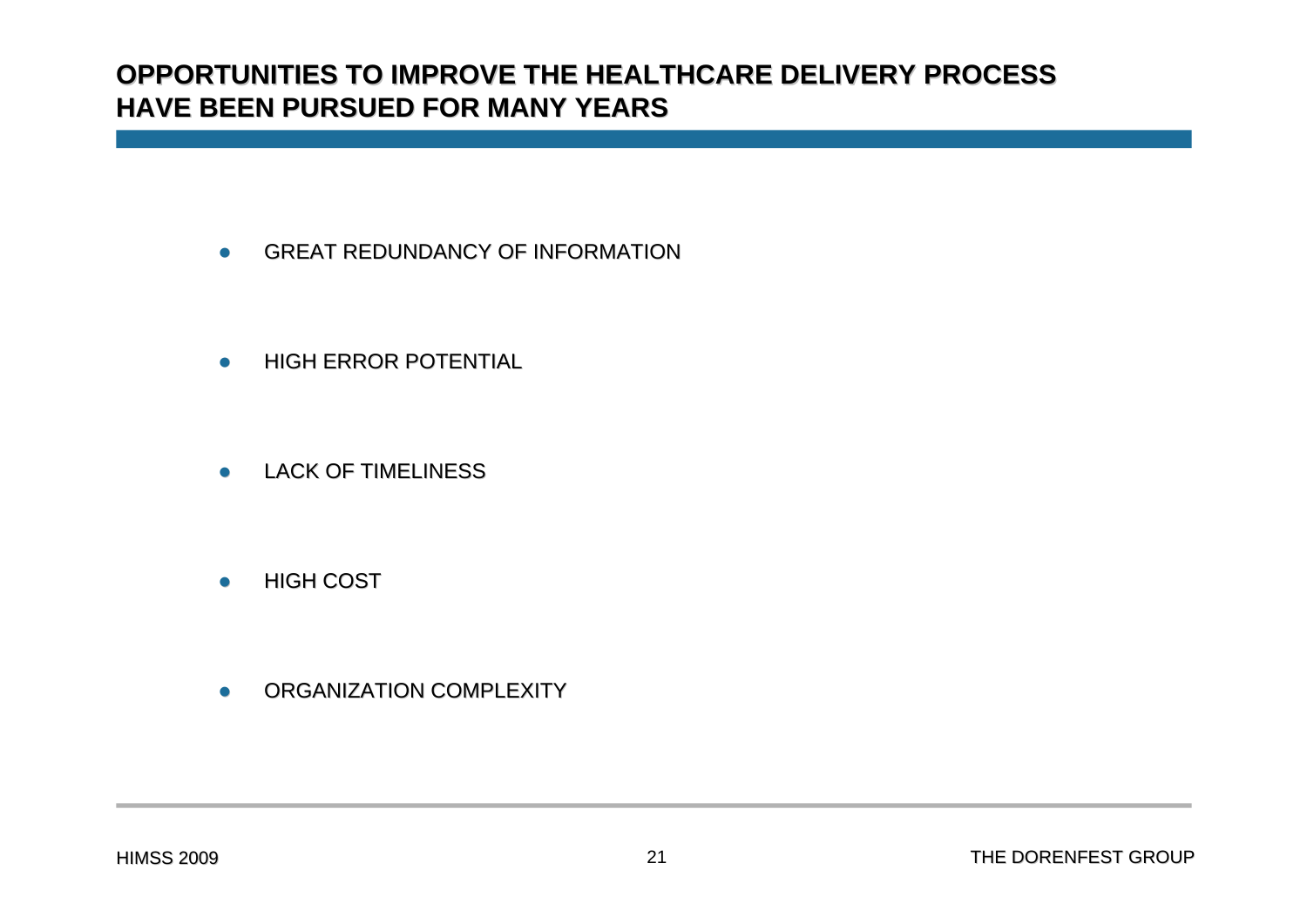#### **U.S. HOSPITALS SOUGHT THE E.H.R. AS THE HOLY GRAIL THROUGH FOUR U.S. HOSPITALS SOUGHT THE E.H.R. AS THE HOLY GRAIL THROUGH FOUR GENERATIONS OF I.T. SYSTEMS GENERATIONS OF I.T. SYSTEMS**

 $\bullet$ FINANCE SYSTEMS (LATE 1960S-1970s)

 $\bullet$ LIMITED CLINICAL SYSTEMS (LATE 1970s AND 1980s)

 $\bullet$ MORE ADVANCED CLINICAL SYSTEMS (1990s)

 $\bullet$ ELECTRONIC HEALTH RECORDS (2000s) ELECTRONIC HEALTH RECORDS (2000s)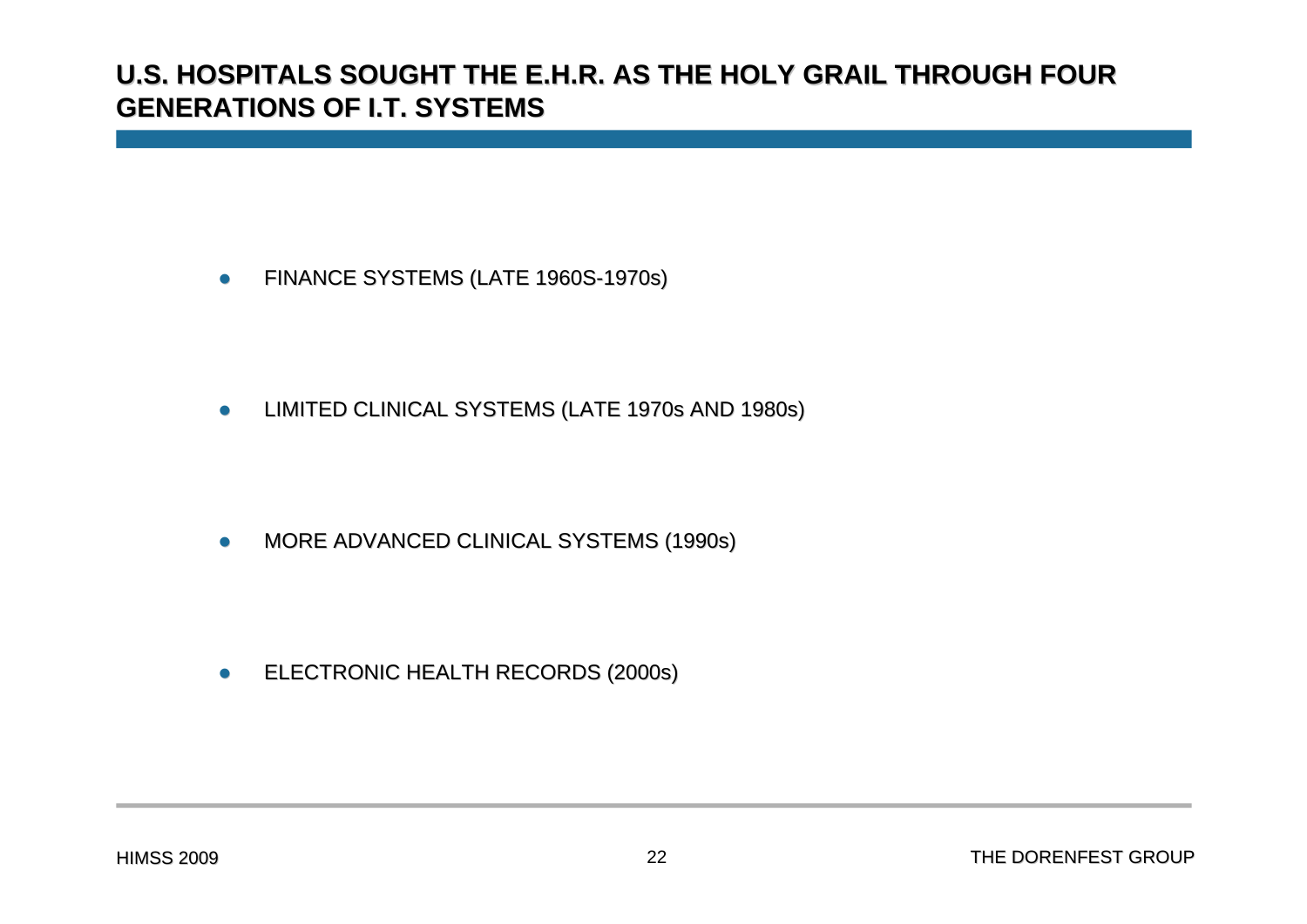#### POORLY IMPLEMENTED CHANGE HAS LAYERED REDUNDANT WORK STEPS **S ON TOP OF ORIGINAL INEFFICIENCY ON TOP OF ORIGINAL INEFFICIENCY**

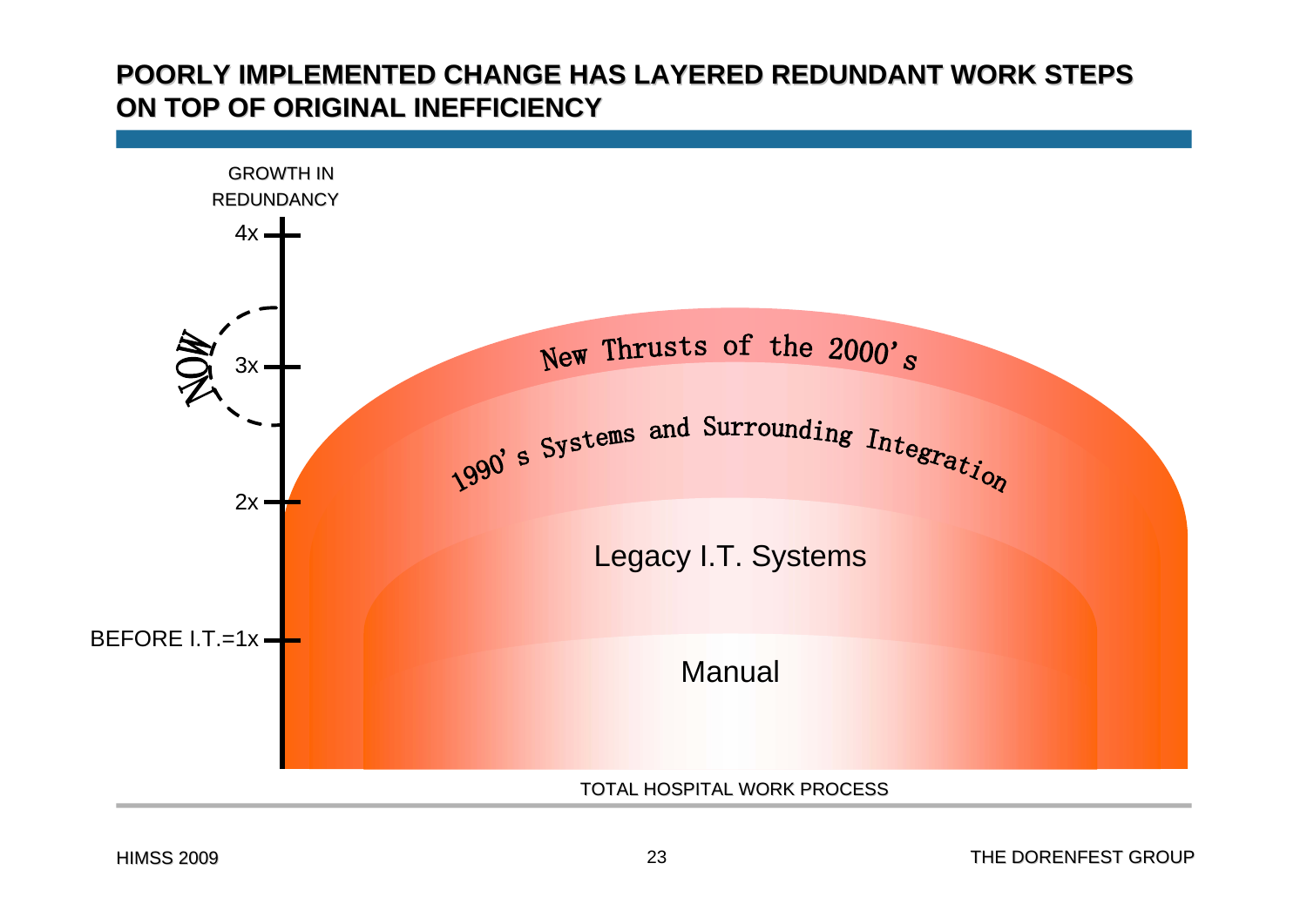### **H.I.T. EVOLUTION IN THE REST OF THE WORLD H.I.T. EVOLUTION IN THE REST OF THE WORLD**

- zCANADA STARTED IN THE LATE 1970s
- $\bullet$ EUROPE AND AUSTRALIA BEGAN IN THE EARLY 1980s
- $\bullet$ ASIA BEGAN IN THE 1990s
- $\bullet$  CANADA, FRANCE, GERMANY, ENGLAND, AND AUSTRALIA ALL STARTED LATER THAN THE U.S., INVESTED LESS, AND HAVE MADE MORE PROGRESS
- $\bullet$ HONG KONG STARTED EVEN LATER AND IS NOW AT THE STATE OF THE ART IN H.I.T.
- $\bullet$ CHINA H.I.T. IS LIKE THE U.S. IN THE EARLY 1980s IN TERMS OF MANAGEMENT SKILL AND APPROACH. CHINA HAS THE STRONG DESIRE TO "LEAP FROG" THE REST OF THE WORLD IN H.I.T.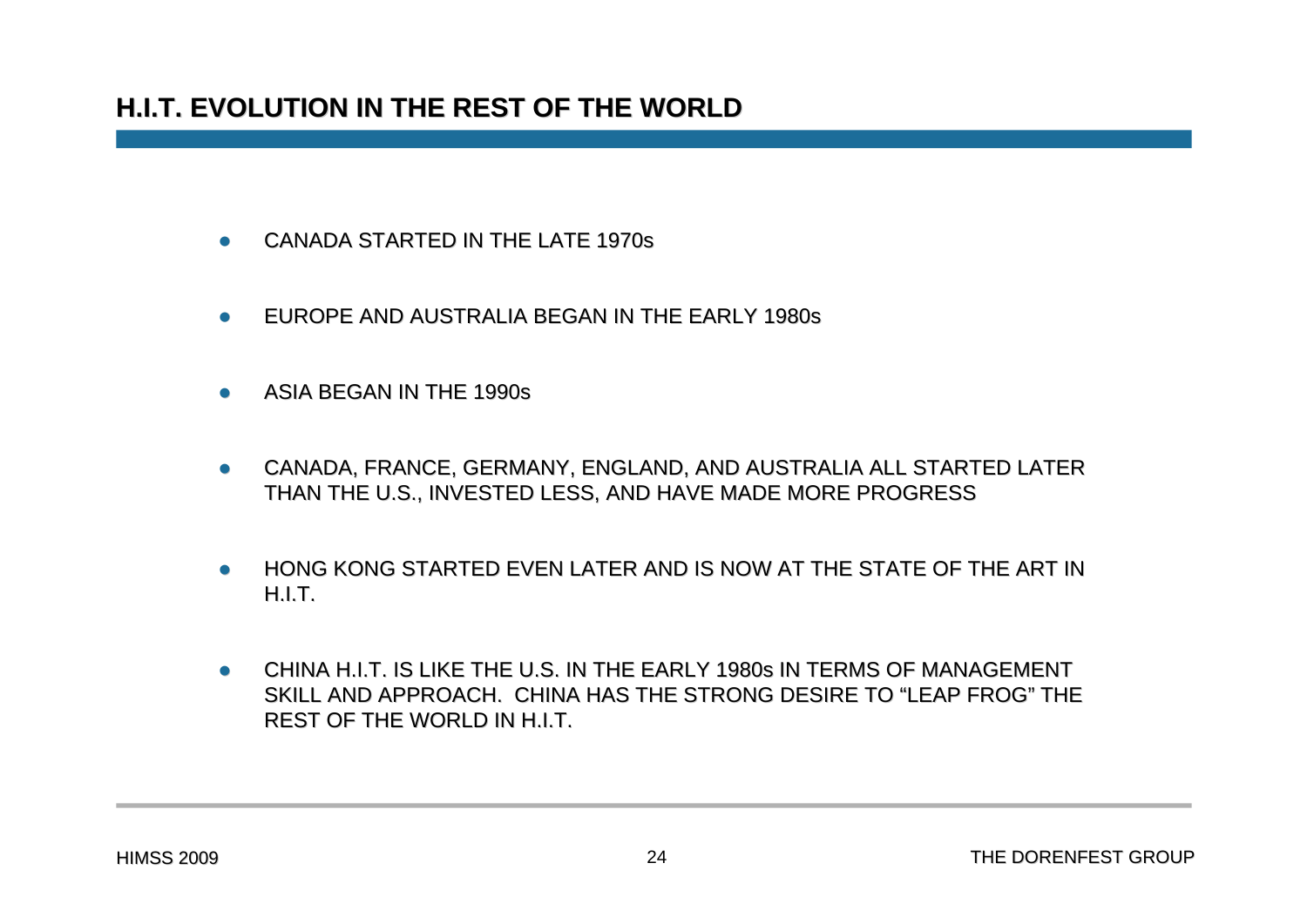## THE CURRENT STATUS AND FUTURE DIRECTION OF H.I.T. IN CHINA FUTURE DIRECTION OF H.I.T. IN CHINA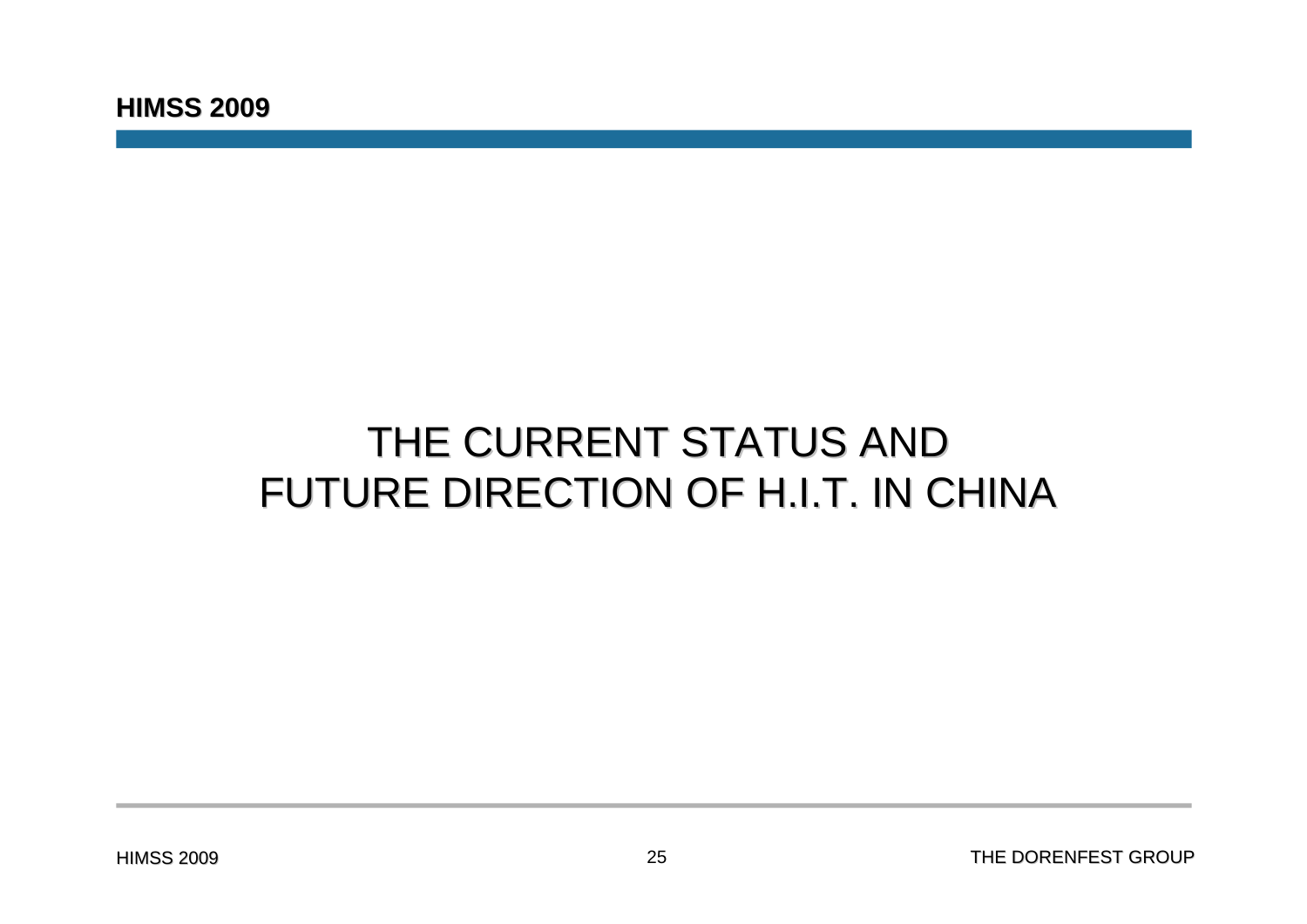- zCHINA BEGAN TO COMPUTERIZE ITS HOSPITALS IN THE EARLY 90'S
- zCHINA MADE SLOW PROGRESS WITH INITIAL FOCUS ON FINANCIAL SYSTEMS
- z5 YEARS AGO CHINESE HOSPITALS BEGAN TO MOVE MORE AGGRESSIVELY TOWARD I.T. USE FOR CLINICAL SYSTEMS
- $\bullet$  ALONG THE WAY, MANY SOFTWARE SOLUTIONS WERE DEVELOPED WITH SEVERAL HUNDRED SMALL SOFTWARE COMPANIES EMERGING IN CHINA
- $\bullet$ IN 2005, CHINA SPENT LESS THAN 1% OF TOTAL HEALTHCARE COSTS ON I.T. OR ABOUT \$600 MILLION (USD)
- zIN 2007, CHINA SPENT OVER \$1 BILLION (USD) ON H.I.T.
- $\bullet$ WE PREDICT ACCELERATED GROWTH, WITH H.I.T. INVESTMENT IN CHINA RISING TO BETWEEN \$2 AND \$3 BILLION (USD) BY 2010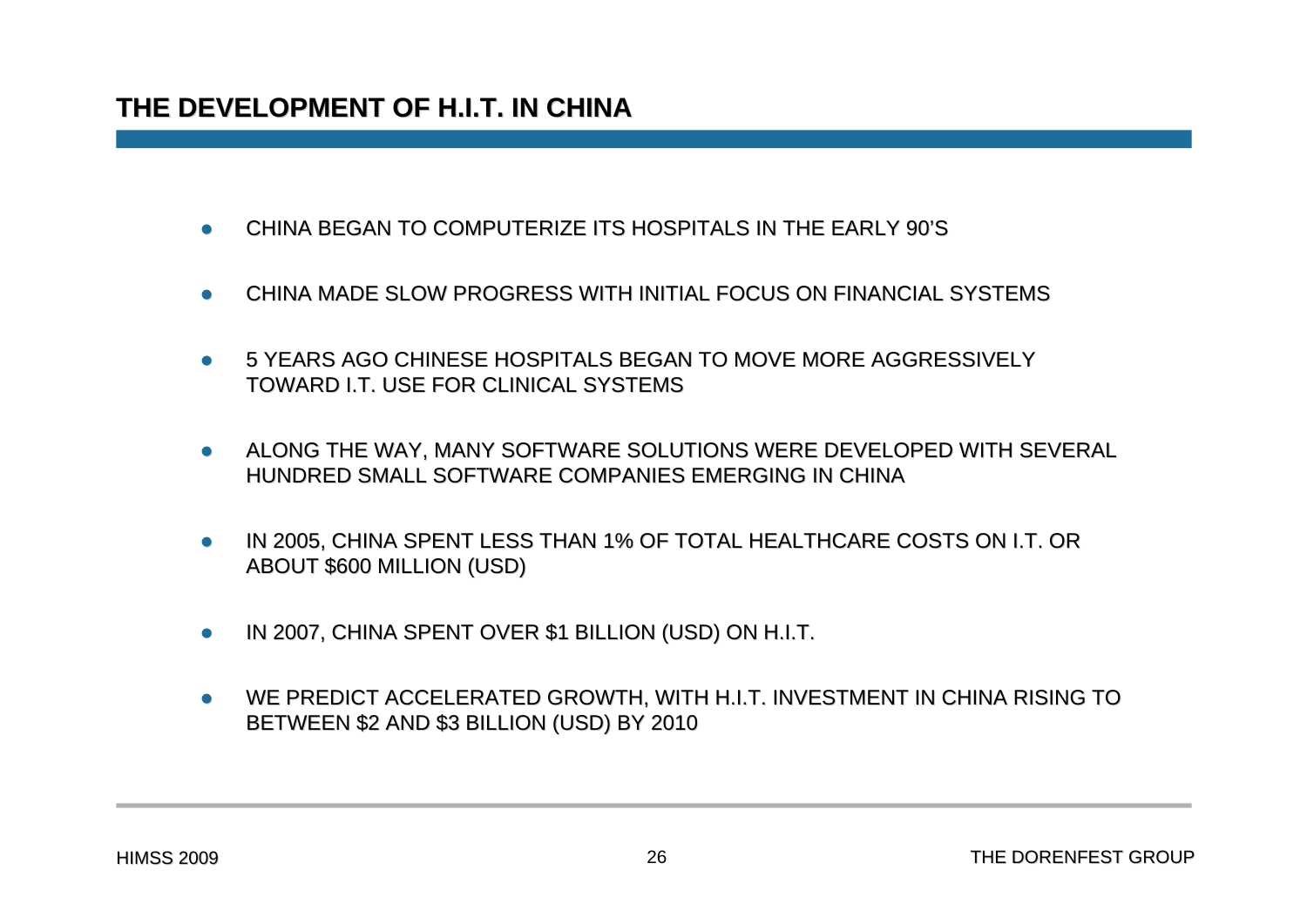#### **H.I.T. EVOLUTION DURING DORENFEST H.I.T. EVOLUTION DURING DORENFEST'S PRESENCE IN CHINA S PRESENCE IN CHINA**

- zWHEN WE FIRST CAME TO CHINA IN EARLY 2005 TO STUDY THE HEALTHCARE INDUSTRY, ATTITUDES TOWARDS H.I.T. WERE VERY CONSERVATIVE:
	- $\,$  HOSPITAL MANAGEMENT NOT HAPPY WITH I.T.
	- APPLICATION SOFTWARE AVAILABLE VERY LIMITED AND THE BEST SYSTEMS WERE SELF-DEVELOPED
	- MANAGEMENT SKILLS IN LT LIMITED
	- HOSPITAL MANAGEMENT HESITANT TO INVEST IN MAJOR UPGRADES TO I.T. **SYSTEMS**
	- VERY LIMITED BUYING OF MAJOR NEW I.T. SYSTEMS IN CHINESE HOSPITALS IN EARLY 2005
- zDURING THE PAST 4 YEARS, THE SITUATION HAS CHANGED
	- WHILE ISSUES ARE SIMILAR, MANY HOSPITALS MAKING OR CONSIDERING MAJOR UPGRADES TO I.T. SYSTEMS
	- BIGGER BUDGETS AVAILABLE TO MOVE TOWARD DIGITAL HOSPITALS, PHYSICIAN WORKSTATIONS, ELECTRONIC MEDICAL RECORDS, PACS, AND OTHER SYSTEMS
	- BUT WEAKNESSES IN THE BUYING PROCESS, APPLICATION SOFTWARE AVAILABLE, AND IMPLEMENTATION APPROACHES CAUSING SUBSTANTIAL DISSATISFACTION AMONG HOSPITAL LEADERS, CLINICIANS, AND OTHER USERS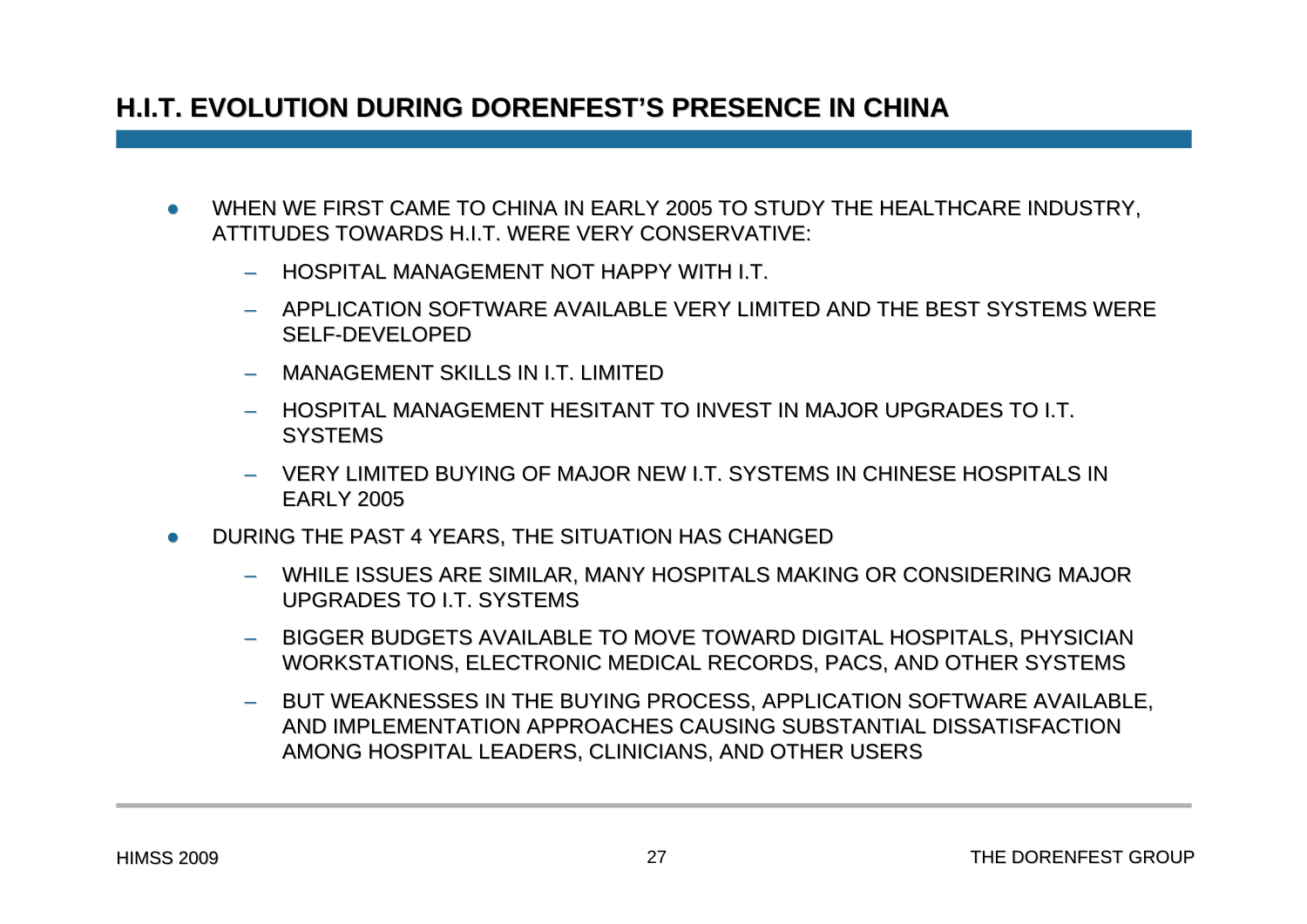#### **FACTORS CONTRIBUTING TO FUTURE SPENDING GROWTH IN CHINA H.I.T. FACTORS CONTRIBUTING TO FUTURE SPENDING GROWTH IN CHINA H.I.T.**

- 1. CHINA HOSPITAL WORK PROCESSES ARE REDUNDANT, EXPENSIVE AND ERROR PRONE WITH GREAT OPPORTUNITIES FOR IMPROVEMENT WITH APPROPRIATE USE OF I.T
- 2. THE MINISTRY OF HEALTH (MOH) GUIDELINES FOR HEALTH I.T. DEVELOPMENT CALLS FOR ELECTRONIC MEDICAL RECORDS AND REGIONAL HEALTH NETWORKS TO BE IMPLEMENTED BETWEEN 2003 AND 2010 PROVIDING MUCH MOMENTUM FOR HOSPITALS AND HEALTH BUREAUS TO INVEST MORE IN I.T. NOW
- 3. CHINESE HOSPITAL LEADERS WOULD LIKE TO TAKE A BIG LEAP FORWARD I TO TAKE A BIG LEAP FORWARD IN IMPROVING WORK PROCESSES AND IN DIGITIZING CHINESE HOSPITALS
- 4.IMPROVED USE OF INFORMATION TECHNOLOGY IS ONE OF 8 PILLARS OF SUPPORT FOR THE NEW CHINA HEALTHCARE REFORM PLAN. AREAS OF INVESTMENT GROWTH INCLUDE:
	- $\bullet$  ELECTRONIC HEALTH RECORDS FOR PUBLIC HEALTH SERVICE
	- $\bullet$  HOSPITAL I.T. SYSTEMS WITH A FOCUS ON HOSPITAL MANAGEMENT  $\bullet$ AND EMR
	- $\bullet$  DATA SHARING THROUGH REGIONAL HEALTH NETWORKS
	- $\bullet$  HEALTH INSURANCE I.T. SYSTEMS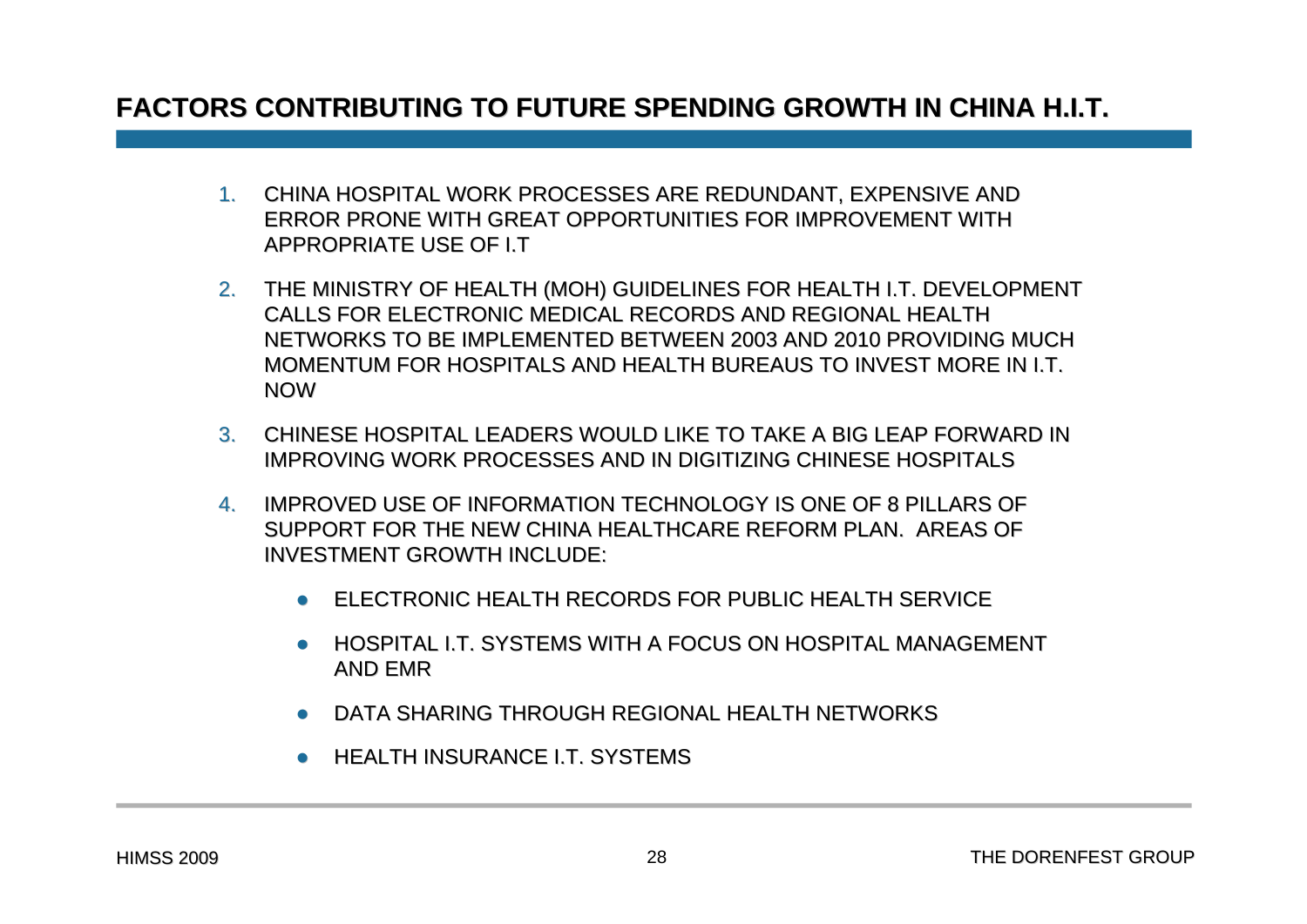#### **GENERAL FACTORS IMPEDING SUCCESS IN CHINA H.I.T.**

- 1. CHINESE HOSPITALS HAVE NOT INVESTED A LOT OF RESOURCES IN I.T. SYSTEMS AND INFRASTRUCTURE TO GET TO THE PRESENT LEVEL OF ACCOMPLISHMENT. WHILE CHINA WOULD LIKE TO CONTINUE THIS LOW INVESTMENT APPROACH, ITS NEXT STEPS FORWARD WILL REQUIRE GREATER INVESTMENT
- 2. THE POOR RESULTS ACCOMPLISHED FROM PAST INVESTMENTS IN I.T. ARE CAUSING HESITATION AMONG LEADERS OF CHINESE HOSPITALS TO MAKE FUTURE INVESTMENTS IN I.T.
- 3. THERE IS CONCERN AMONG H.I.T. EXPERTS IN CHINA ABOUT THE READINESS OF H.I.T. SOFTWARE PRODUCTS, HARDWARE PLATFORMS, AND INTEGRATION TOOLS TO FACILITATE THE ACCOMPLISHMENT OF CHINA'S GOALS
- 4. INEXPERIENCE IN THE BUYING OF H.I.T. SOFTWARE PRODUCTS, LIKE OTHER COUNTRIES IN THEIR EARLY STAGES OF EVOLUTION, HAS RESULTED IN POOR BUYING DECISIONS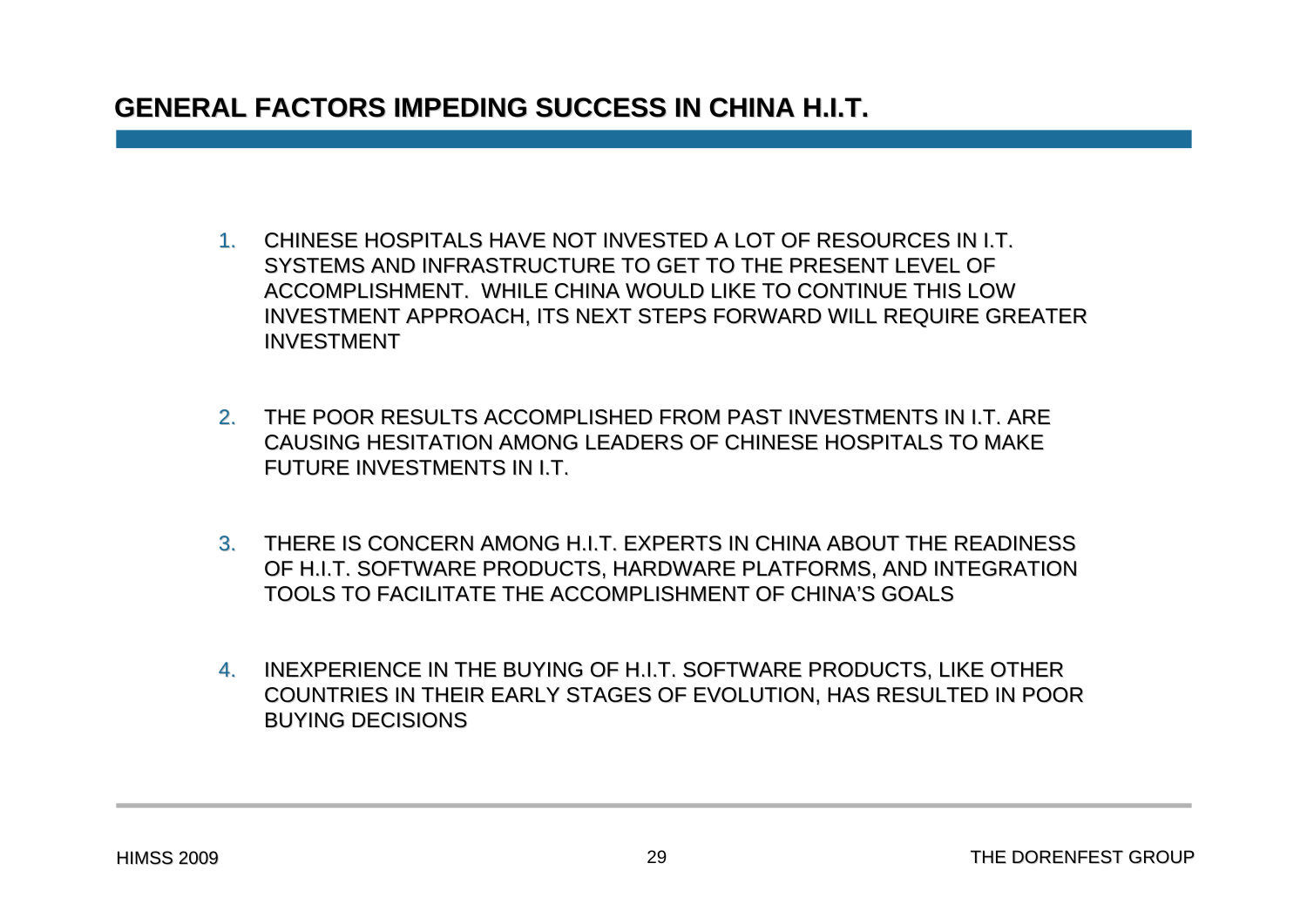#### **GENERAL FACTORS IMPEDING SUCCESS IN CHINA H.I.T. (CONTINUED) GENERAL FACTORS IMPEDING SUCCESS IN CHINA H.I.T. (CONTINUED)**

- 5. LIKE OTHER COUNTRIES AROUND THE WORLD, IMPLEMENTATION OF NEW I.T. SYSTEMS IN CHINA HAS OFTEN ADDED WORK INSTEAD OF REDUCING WORK AND HAS CREATED UNNECESSARILY REDUNDANT WORK PROCESSES
- 6. THE IMPLEMENTATION SKILL AND CHANGE MANAGEMENT EXPERIENCE THE IMPLEMENTATION AND CHANGE EXPERIENCE NEEDED FOR CHINA TO TAKE THE BIG LEAP FORWARD THAT IT WOULD LIKE TO TAKE IS NOT YET AVAILABLE AT THE LEVEL REQUIRED FOR CHINA TO ACCOMPLISH ITS GOALS
- 7. SOMETIMES, HOSPITAL LEADERSHIP NOT KNOWING WHAT IT DOES NOT KNOW, IS CONTINUING TO USE POOR BUYING AND IMPLEMENTATION APPROACHES BECAUSE THEY DO NOT APPROACHES BECAUSE THEY DO NOT KNOW BETTER WAYS ARE POSSIBLE KNOW BETTER WAYS ARE POSSIBLE AND THERE IS A STRONG MOMENTUM TO CONTINUE WITH THESE APPROACHES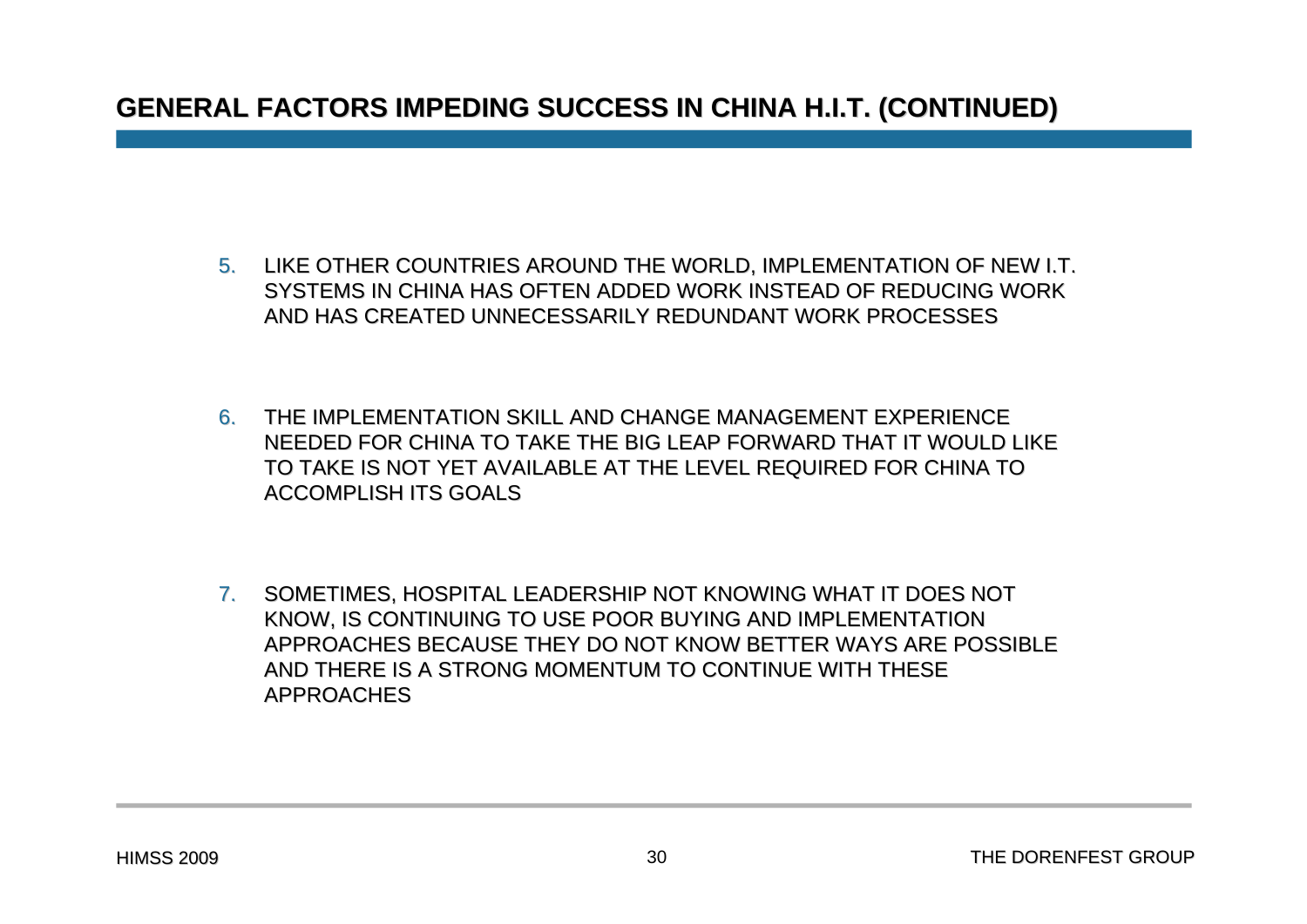- 1. THERE ARE HUNDREDS OF SMALL SOFTWARE VENDORS ACTIVE IN THE CHINAHIT MARKFT
- 2. THE MARKET SEGMENTS WITH THE MOST VENDORS ARE EMR, H.I.S., PACS, R.I.S., AND LAB
- 3. ALL H.I.T. VENDORS IN THE MARKET STARTED IN A CITY AND MOST ARE STILL OPERATING IN THAT CITY OR A SMALL REGION AROUND THE CITY. SOME H.I.T. VENDORS ARE BEGINNING TO BECOME MORE NATIONAL IN SCOPE
- 4. MANY VENDORS IN THE HIS MARKET OFFER HEAVILY CUSTOMIZED SOLUTIONS RATHER THAN STANDARD SOLUTIONS RATHER THAN STANDARD SOLUTIONS. THESE CUSTOMIZED SOLUTIONS. THESE CUSTOMIZED SOLUTIONS CREATE GREATER DEPENDENCY ON THE VENDOR AND ARE MORE DIFFICULT/EXPENSIVE TO KEEP CURRENT AS VENDORS PERIODICALLY RELEASE STANDARD VERSIONS/RELEASES
- 5. CHINESE HOSPITAL LEADERS WOULD LIKE TO SEE A NEW GENERATION OF H.I.T. SOFTWARE DEVELOPED FOR THE COUNTRY TO ASSIST IN HELPING THEM ACCOMPLISH THEIR "LEAPFROG" OBJECTIVES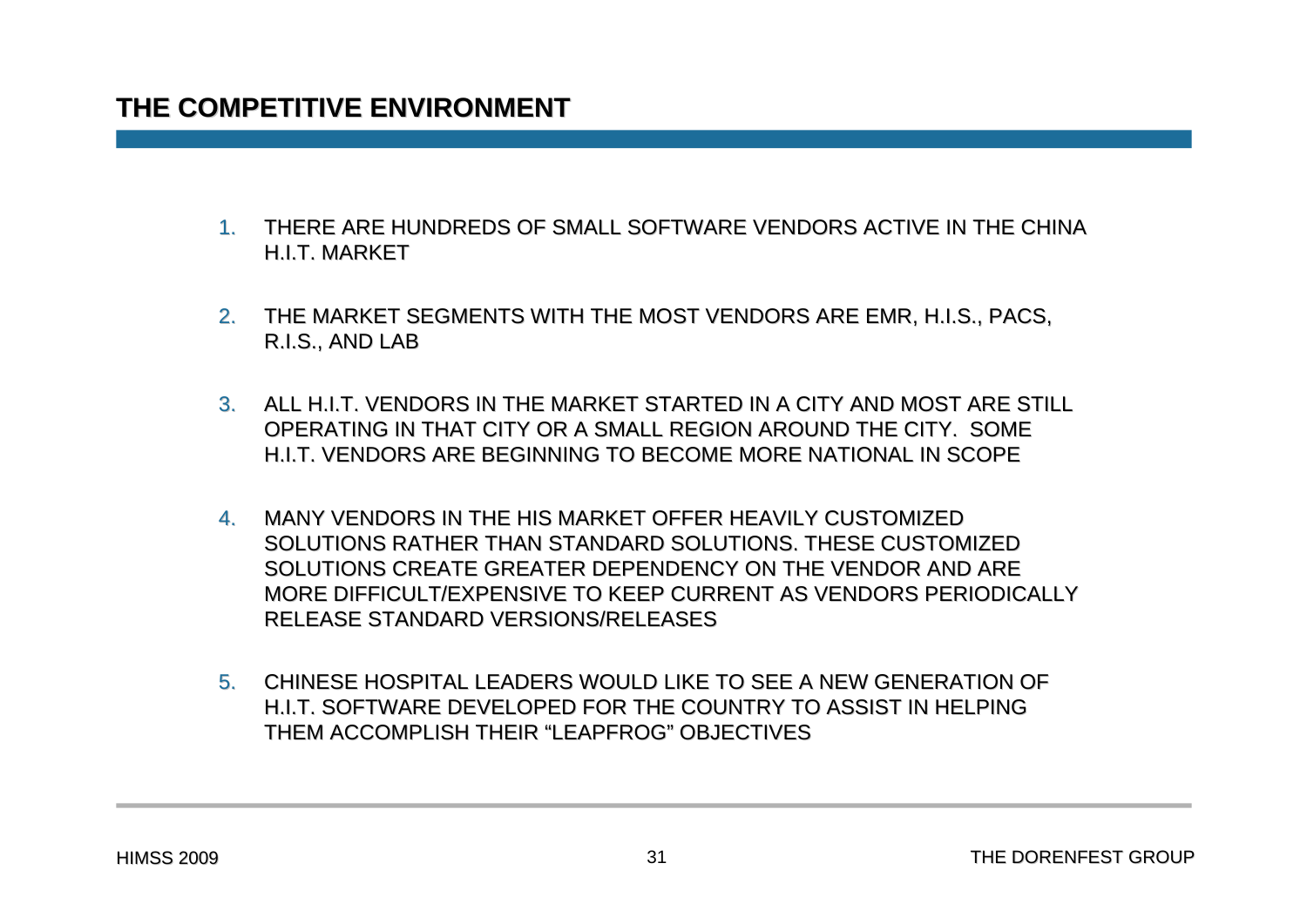#### **EXPECTED EVOLUTION OF H.I.T. IN CHINA EXPECTED EVOLUTION OF H.I.T. IN CHINA**

- 1. IMPROVED BUYING AND IMPLEMENTATION OF I.T. SOFTWARE WITH MORE OF I.T. SOFTWARE WITH MORE USER INVOLVEMENT
- 2. BETTER USE OF I.T. TO SUPPORT HOSPITAL MANAGEMENT
- 3. BETTER USE OF I.T. IN CLINICAL SERVICES
- 4. DIGITAL HOSPITALS WITH ELECTRONIC HEALTH RECORDS WILL EVOLVE WITH GREATER FREQUENCY
- 5. BETTER SYSTEMS INTEGRATION AND MORE STANDARDS TO SUPPORT I.T. RE STANDARDS TO SUPPORT I.T. PROGRESS AND THE USE OF MULTIPLE VENDORS IN THE LT. ENVIRONMENT
- 6.REGIONAL HEALTH NETWORKS WILL EVOLVE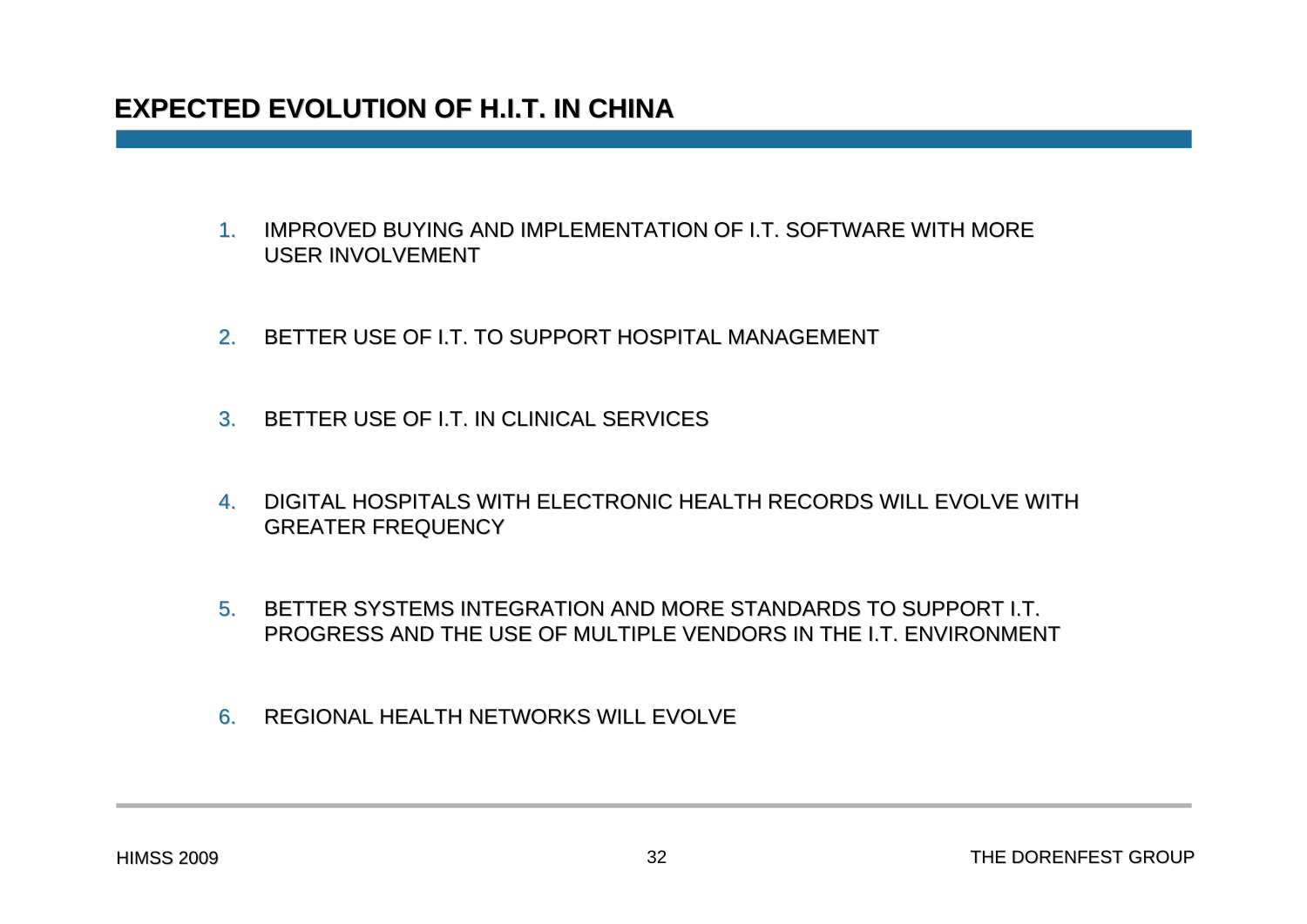#### **ALLOCATION OF H.I.T. INVESTMENT AROUND THE WORLD ALLOCATION OF H.I.T. INVESTMENT AROUND THE WORLD**



#### **2005 GLOBAL H.I.T. INVESTMENT STRUCTURE**

HIMSS 2009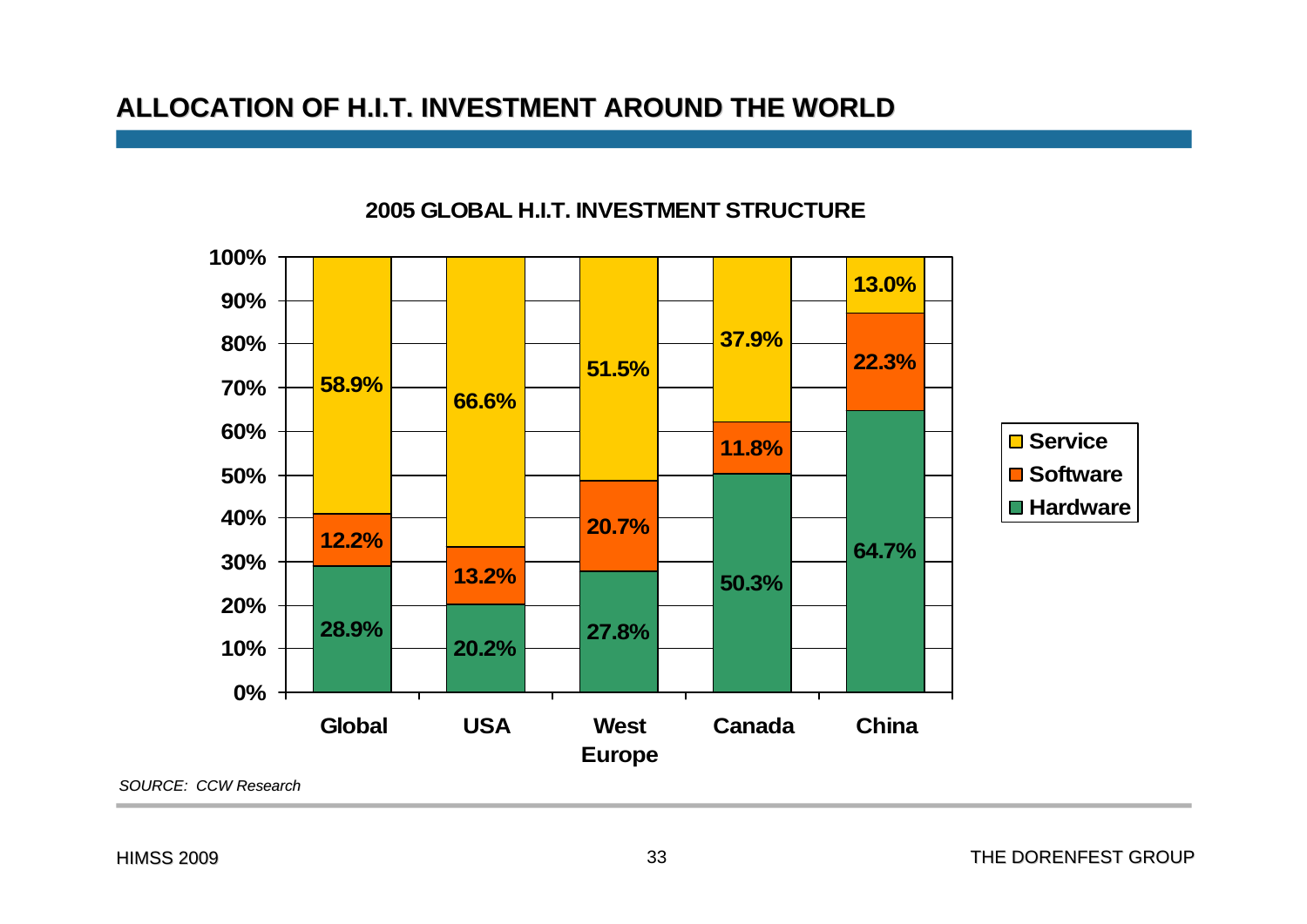#### **CHINA HEALTHCARE LEADERS WANT TO CHINA HEALTHCARE LEADERS WANT TO "LEAPFROG LEAPFROG" THE WORLD THE WORLD**

- $\bullet$  CHINESE HOSPITALS AND HEALTH BUREAUS ARE CAREFULLY CONSIDERING HOW TO BE MORE SUCCESSFUL IN TAKING NEXT STEPS FORWARD IN I.T. USE
- $\bullet$ THERE IS A RECOGNITION THAT FOR CHINA TO ACCOMPLISH ITS OBJECTIVES IN H.I.T. REQUIRES THE FOLLOWING :
	- LEARNING QUICKLY FROM THE GLOBAL EXPERIENCE
	- OVERCOMING RESISTANCE TO CHANGE
	- KNOWING HOW TO MANAGE CHANGE
	- DOING MORE OF WHAT THE REST OF THE WORLD DID RIGHT AND LESS OF  $\overline{\phantom{a}}$ WHAT THEY DID WRONG TO AVOID MISTAKES OTHER COUNTRIES HAVE MADE AND CHINA IS STILL MAKING
	- DEVELOPING MORE EXPERTISE IN THESE AREAS OF NEED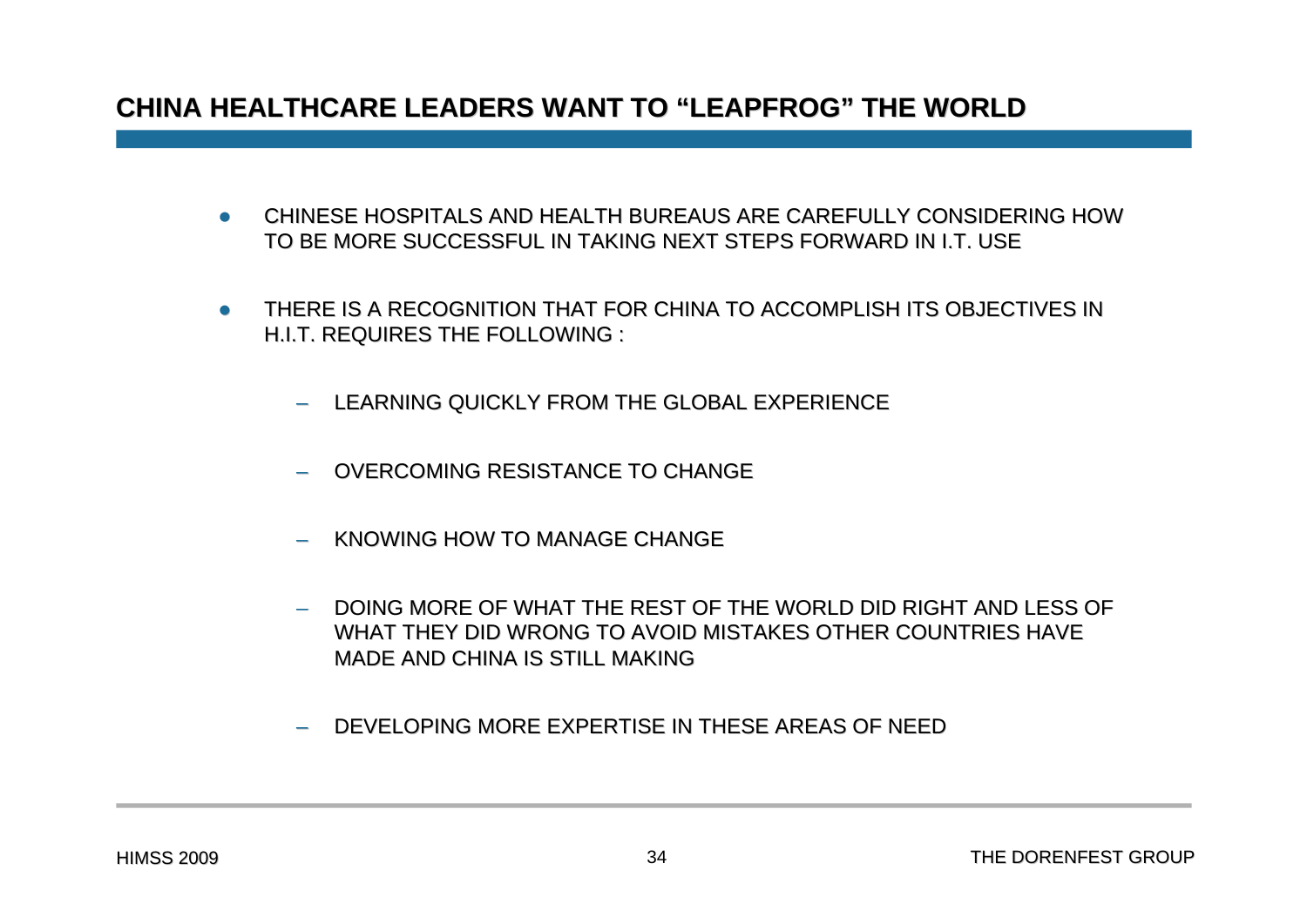## THE CITY OF SHENZHEN IS AN EXAMPLE OF REGIONAL HEALTH NETWORKS IN CHINA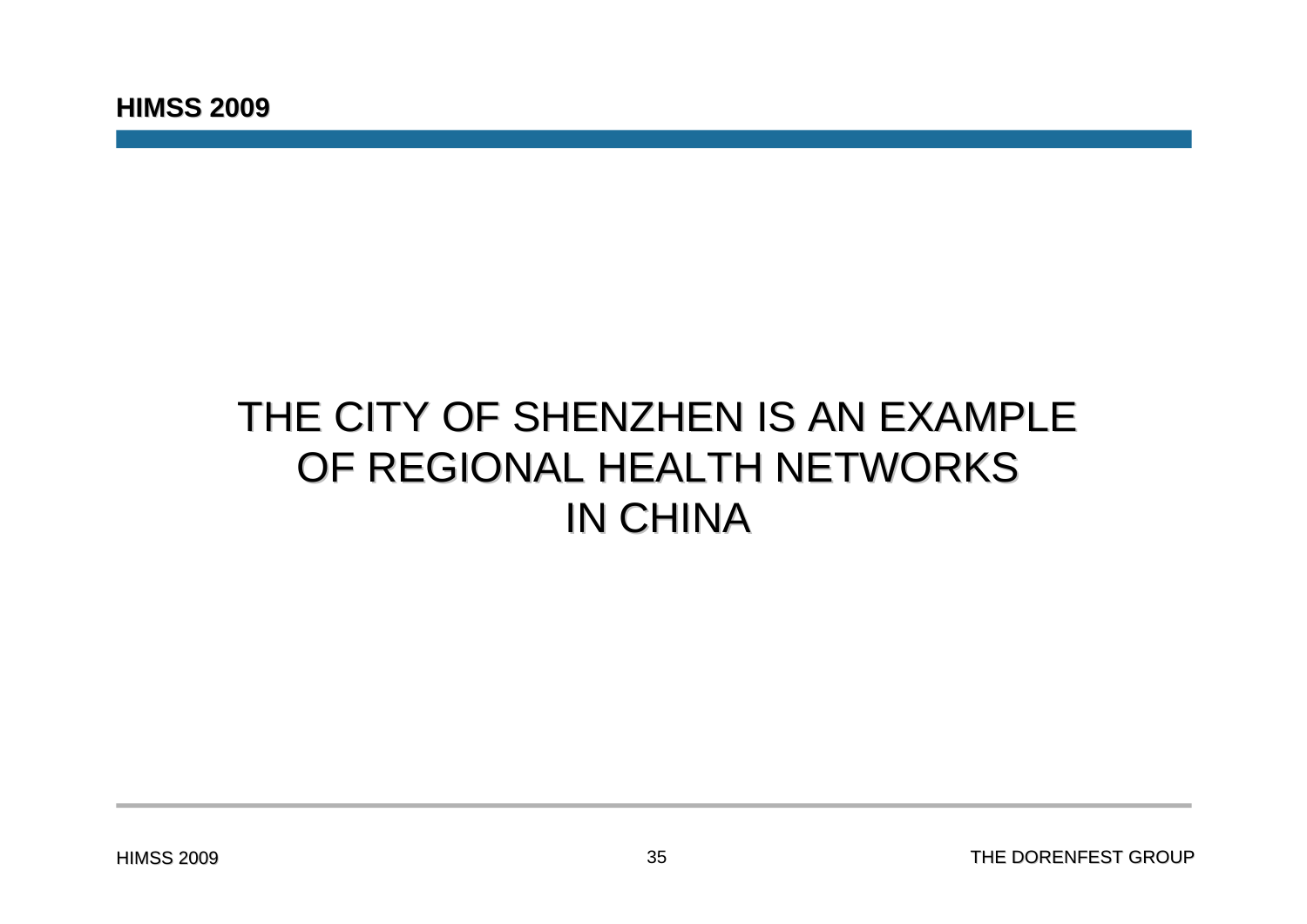#### **SHENZHEN REGIONAL HEALTH NETWORK VISION SHENZHEN REGIONAL HEALTH NETWORK VISION**

- $\bullet$  SHENZHEN, A CITY OF 12 MILLION PEOPLE, SELECTED BY MINISTRY OF HEALTH IN 2004 TO BE A PILOT SITE IN DEVELOPING REGIONAL HEALTH INFORMATION NETWORKS AND DIGITAL HOSPITALS
- $\bullet$ THE GOALS OF THE RHN ARE TO ACCOMPLISH THE FOLLOWING::
	- PROVIDING BETTER TOOLS AND INFORMATION TO IMPROVE HEALTH MANAGEMENT IN THE CITY
	- SHARING HEALTH INFORMATION THROUGHOUT THE CITY
	- $\,$  REDUCING "ISLANDS OF INFORMATION" THROUGHOUT THE CITY  $\,$
	- PROMOTING AND ADOPTING TECHNOLOGY STANDARDS THAT WILL FACILITATEINTEROPERABILITY OF HEALTH INFORMATION
- $\bullet$  THE PLAN IS TO DEVELOP AN INFORMATION NETWORK THAT CAN BE ACCESSED AND USED BY HEALTHCARE PROVIDERS THROUGHOUT THE CITY OF SHENZHEN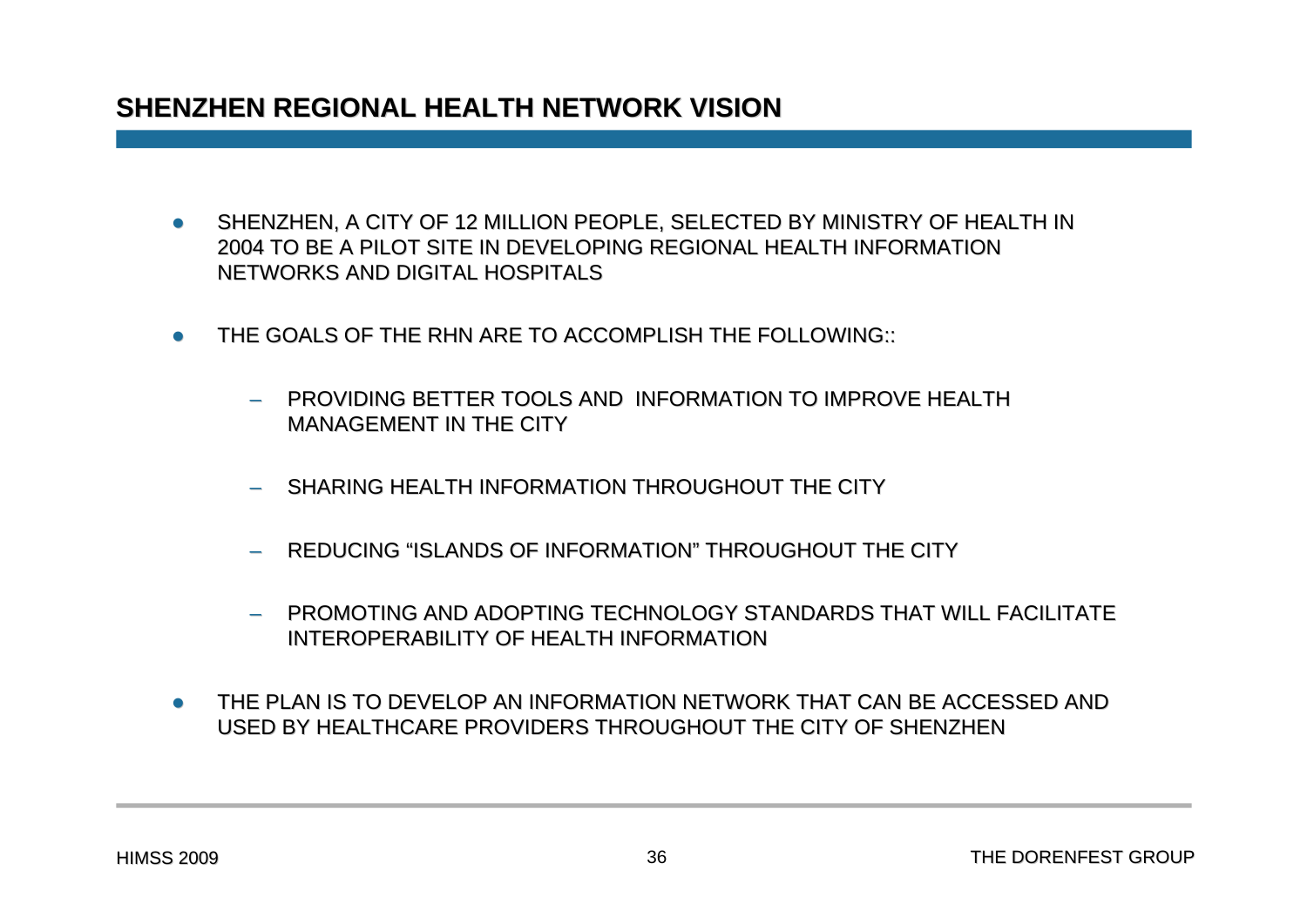#### **SHENZHEN REGIONAL HEALTH NETWORK VISION SHENZHEN REGIONAL HEALTH NETWORK VISION (CONTINUED) (CONTINUED)**

- zTHE RHN WILL CONSIST OF "ONE CENTER, THREE PLATFORMS, AND NINE SYSTEMS"
- zONE CENTER REFERS TO SHENZHEN HEALTHCARE DATA CENTER
- zTHREE PLATFORMS REFERS TO:
	- DATA SHARING AND EXCHANGE PLATFORM
	- HEALTHCARE MACRO MANAGEMENT AND DECISION-MAKING SUPPORT PLATFORM
	- –HEALTHCARE I.T. PUBLICATION AND VALUE-ADDED SERVICE PLATFORM
- z NINE SYSTEMS REFERS TO NINE SYSTEMS REFERS TO THE I.T. SYSTEMS FOR THE FOLLOWING THE I.T. SYSTEMS FOR THE FOLLOWING :
	- –HOSPITAL OPERATIONS
	- PUBLIC HEALTH EMERGENCY RESPONSE PUBLIC HEALTH EMERGENCY RESPONSE
	- DISEASE PREVENTION AND CONTROL
	- –HEALTHCARE SUPERVISION AND LAW ENFORCEMENT
	- EMERGENCY CARE
	- MATERNAL AND CHILD HEALTH
	- COMMUNITY HEALTHCARE
	- –**HEALTH EDUCATION**
	- OTHER SYSTEMS FOR HEALTHCARE OPERATIONS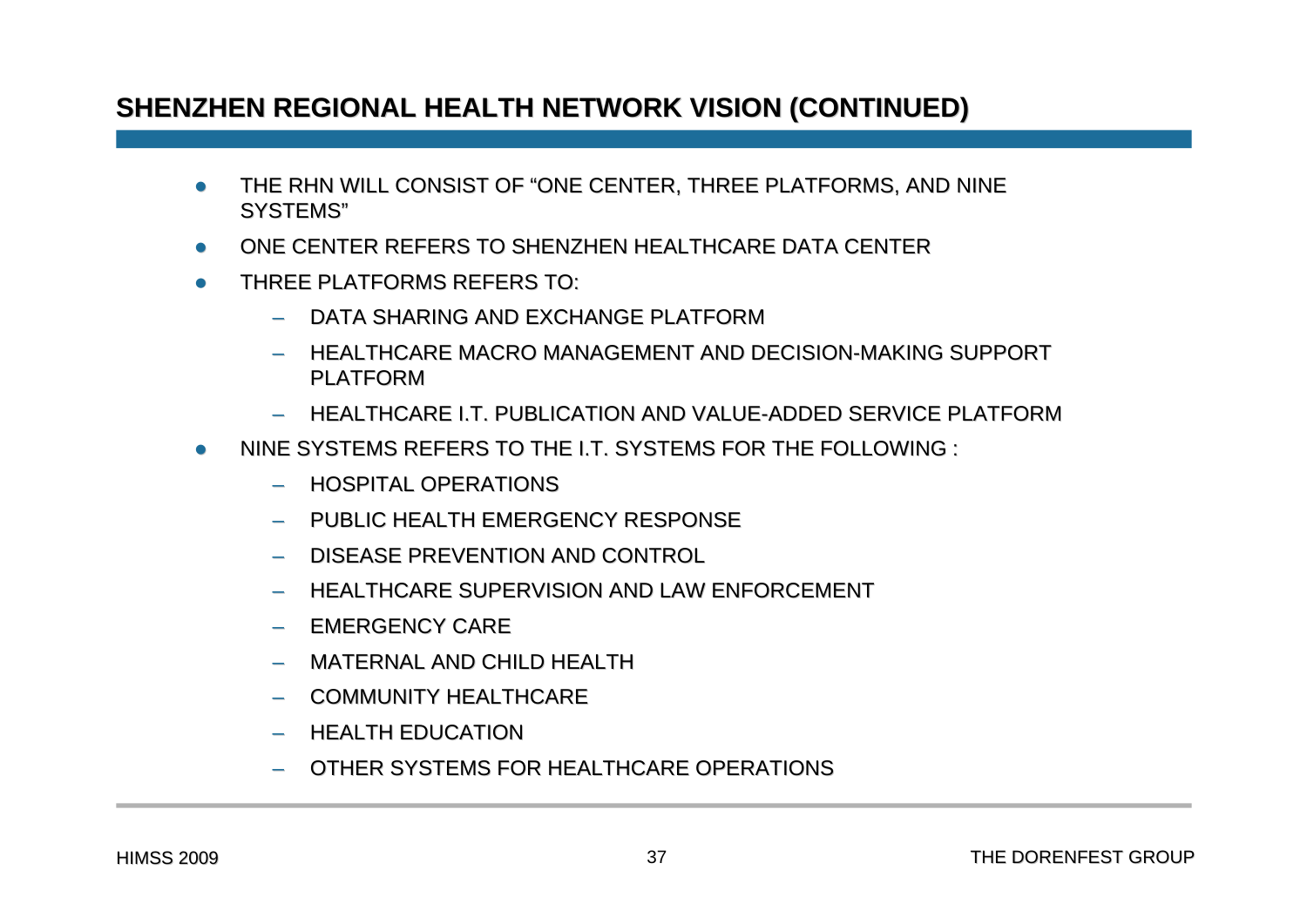#### **SHENZHEN REGIONAL HEALTH NETWORK CURRENT STATUS**

- $\bullet$ CITY LEADERS WOULD LIKE TO SPEED-UP THE DEVELOPMENT OF THE REGIONAL HEALTH NETWORK IN 2009
- $\bullet$ HEALTH DATA CENTER IS UNDER CONSTRUCTION
- $\bullet$ VPN (VIRTUAL PRIVATE NETWORK) SYSTEM IS BEING DEVELOPED
- $\bullet$ BASIC STANDARDS FOR INFORMATION BASIC STANDARDS FOR INFORMATION SYSTEMS ARE NOW UNDER DEVELOPMENT
- z A EXCHANGE SERVER PLATFORM PROTOTYPE TO SHARE DATA AMONG HOSPITALS IS BEING DEVELOPED
- $\bullet$  PROGRESS HAS BEEN MADE IN THE DEVELOPMENT OF THE LOPMENT OF THE COMMUNITY HEALTH SERVICE INFORMATION SYSTEM
- $\bullet$  A PILOT PROGRAM TO BUILD A DIGITAL HOSPITAL A PILOT PROGRAM TO BUILD A DIGITAL HOSPITAL IS IN ITS EARLY STAGE OF IS IN ITS EARLY STAGE OF **DEVELOPMENT**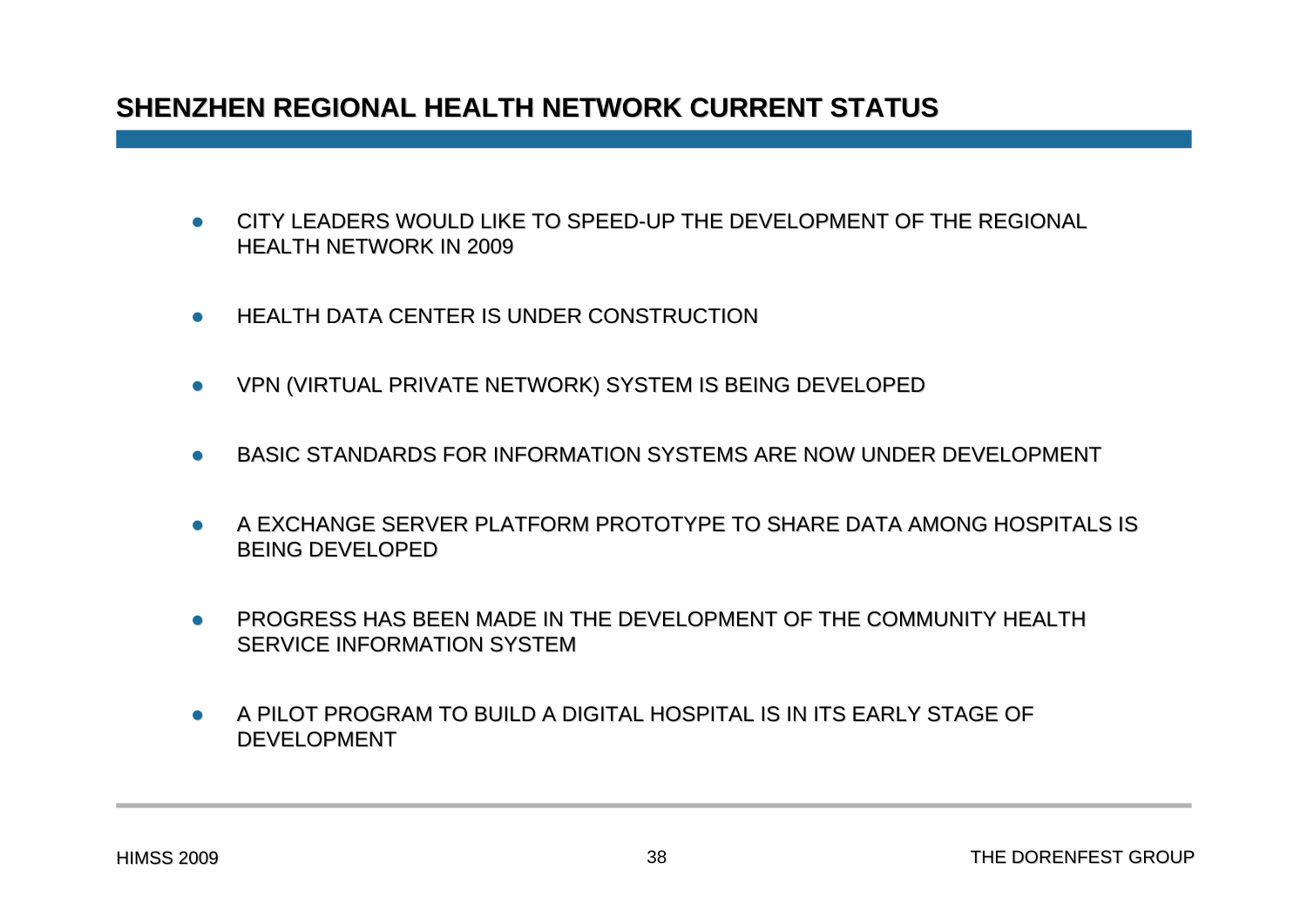#### **SHENZHEN REGIONAL HEALTH NETWORK CURRENT CHALLENGES**

- 1. A STRONGER CITY GOVERNANCE STRUCTURE IS NEEDED TO OVERSEE THE  $\,$ ENTIRE REGIONAL HEALTH NETWORK AND DIGITAL HOSPITAL PROJECT
- 2. THE PROJECT NEEDS BETTER I.T. PROJECT AND CHANGE MANAGEMENT SKILL
- 3. APPLICATION SOFTWARE NEEDS TO BE ACQUIRED FOR THE DIGITAL HOSPITAL PROJECT, AS WELL AS THE REGIONAL HEALTH NETWORK PROJECT, AS WELL AS THE REGIONAL HEALTH NETWORK
- 4. DATA EXCHANGE STANDARDS NEED TO BE DEVELOPED
- 5. HOSPITAL RESISTANCE TO SHARING DATA NEEDS TO BE OVERCOME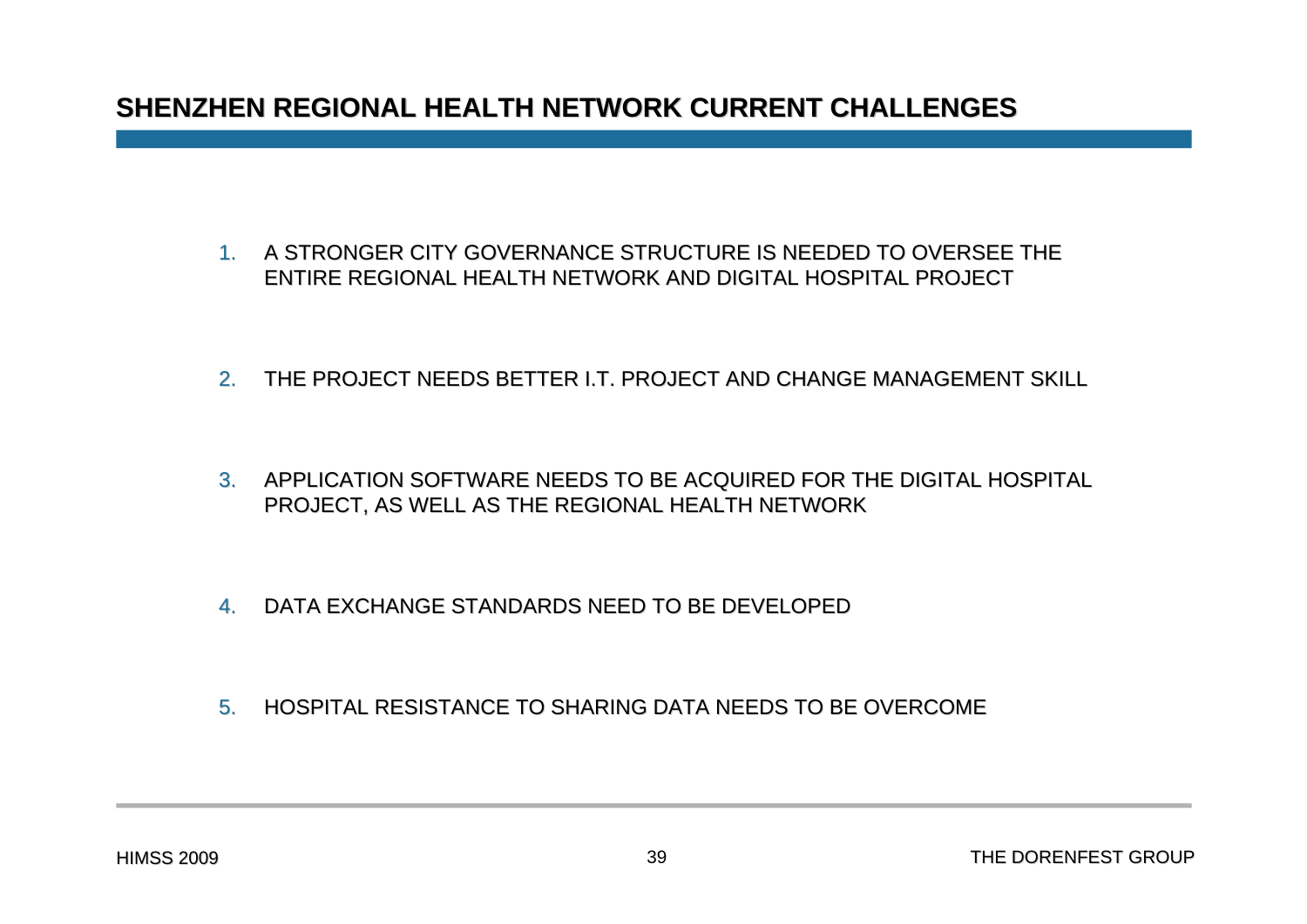## OPPORTUNITIES AND CHALLENGES FOR WESTERN COMPANIES IN THE CHINA H.I.T. MARKET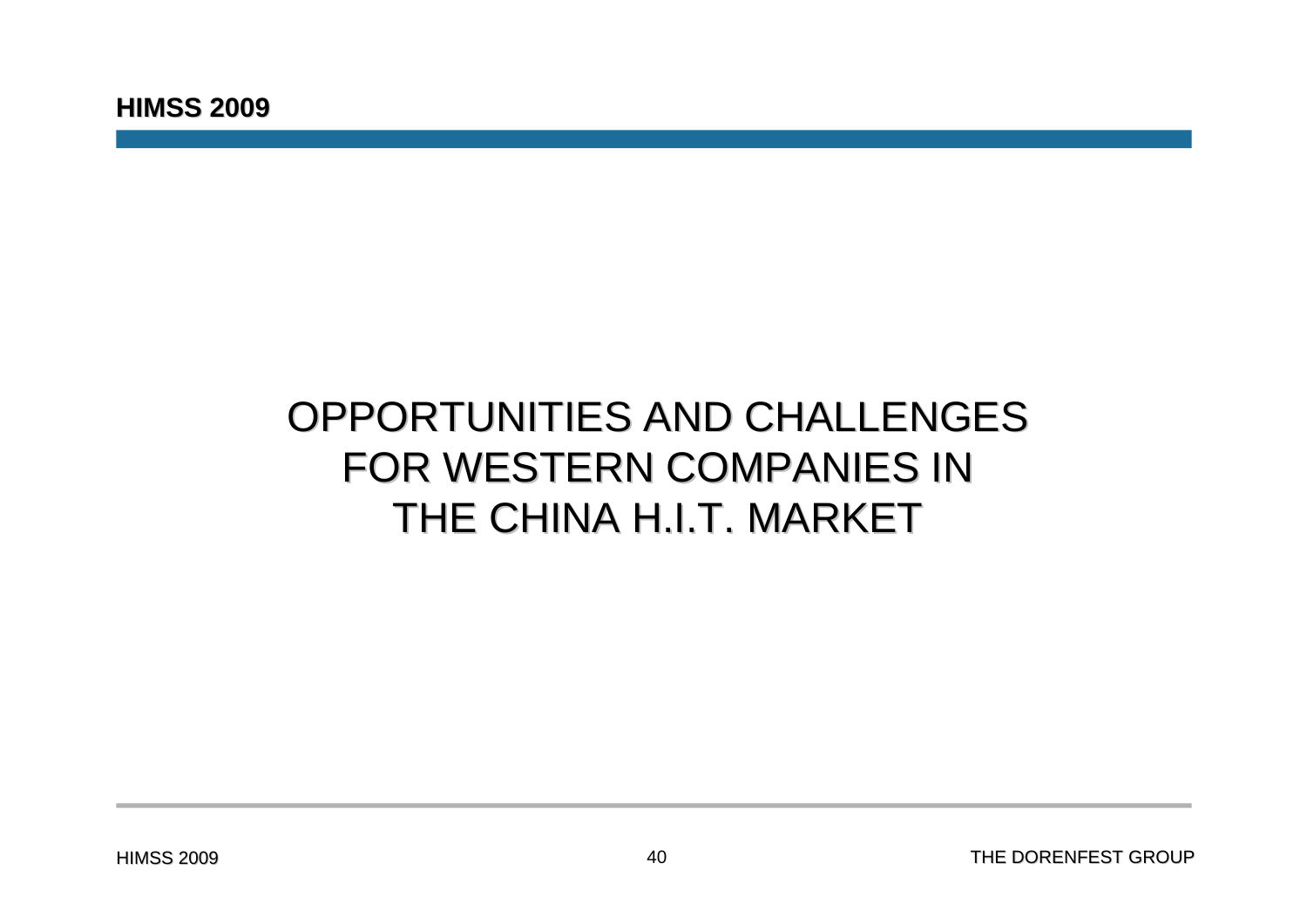#### WESTERN BUSINESSES NOW OPERATE IN MANY MARKETS IN CHINA

- zMOST MAJOR WESTERN COMPANIES AND MANY WESTERN INVESTORS HAVE REVIEWED CHINA FOR INVESTMENT OPPORTUNITIES
- $\bullet$ LARGE MULTINATIONAL COMPANIES ARE NOW OPERATING IN MOST INDUSTRIES IN **CHINA** 
	- FIRST FOR LOW COST MANUFACTURING
	- LATER TO SERVE THE CHINESE MARKETPLACE
- z WESTERN COMPANIES OPERATE IN CHINA AT THE PLEASURE OF THE CHINESE GOVERNMENT
	- WHEN THERE IS A STRONG NEED FOR WHAT THE WESTERN COMPANY OFFERS, THE CHINESE GOVERNMENT WILL MAKE IT EASIER
	- WHEN THE NEED IS REDUCED, THE CHINESE GOVERNMENT CAN CREATE A VARIETY OF OBSTACLES FOR THE PROGRESS OF THAT COMPANY
	- $\,$  THE SIZE AND FUTURE GROWTH OF THE CHINESE MARKETPLACE IS LIKE A  $\,$ MAGNET THAT ATTRACTS THESE COMPANIES, EVEN THOUGH THERE ARE LOTS OF CHALLENGES FOR THEM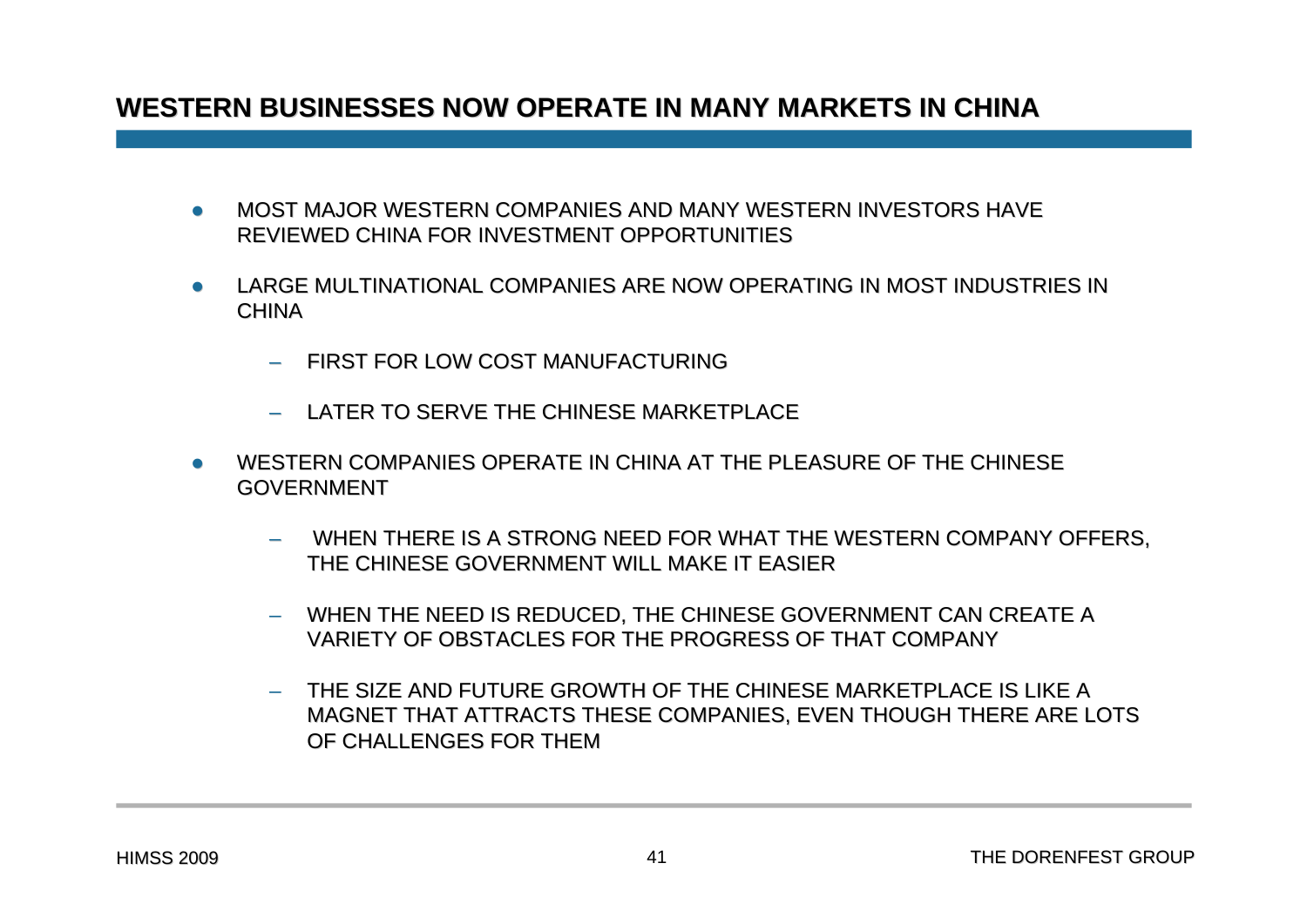#### **WESTERN BUSINESSES NOW OPERATE IN WESTERN BUSINESSES NOW OPERATE IN MANY MARKETS IN CHINA (CONTINU MANY MARKETS IN CHINA (CONTINUED)**

 $\bullet$  DOING BUSINESS IN CHINA IS DIFFERENT THAN DOING BUSINESS IN THE DOING BUSINESS IN CHINA IS DIFFERENT THAN DOING BUSINESS IN THE WEST. WHEN WESTERN COMPANIES COME TO CHINA, THERE ARE MANY THINGS THEY MUST LEARN IN ORDER TO BE SUCCESSFUL IN OPERATING A BUSINESS IN CHINA

 $\bullet$ WHEN CHINESE COMPANIES COME TO THE WEST, THEY EXPERIENCE SIMILAR ADJUSTMENT ISSUES

 $\bullet$  THE CHINESE PEOPLE ARE VERY ENTREPRENEURIAL AND IN GENERAL ARE GREAT BUSINESS PEOPLE. DOING BUSINESS WITH THEM ON THEIR TURF PRESENTS A VARIETY OF CHALLENGES FOR WESTERN COMPANIES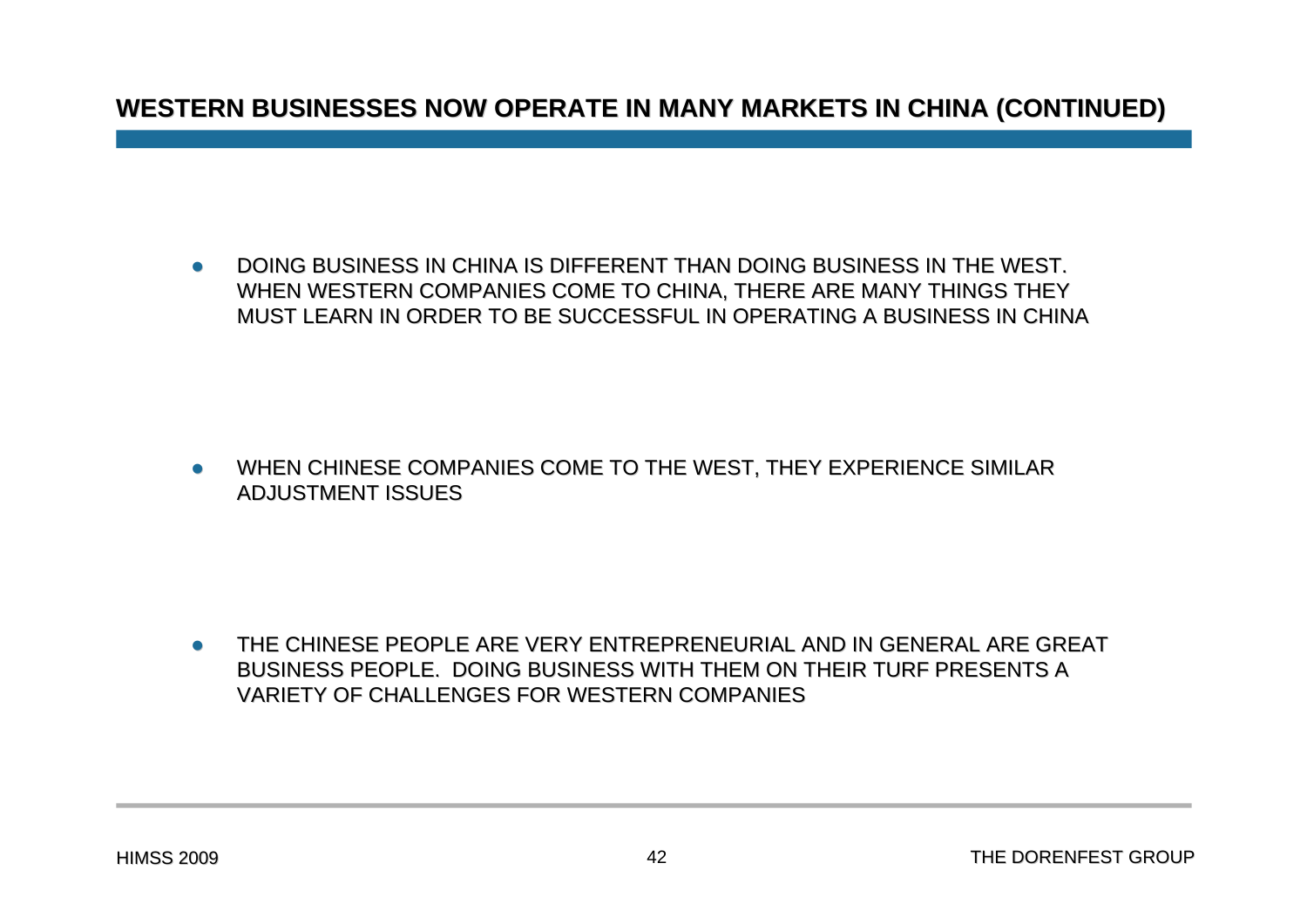#### WESTERN COMPANIES IN THE HEALTHCARE INDUSTRY IN CHINA

- $\bullet$ MANY WESTERN COMPANIES OPERATE IN THE CHINESE HEALTHCARE INDUSTRY
- zMOST DOMINANT MARKET SEGMENTS SERVED BY WESTERN COMPANIES ARE:
	- **PHARMACEUTICALS**
	- MEDICAL DEVICES
	- MEDICAL IMAGING
- $\bullet$  MANY COMPANIES IN THESE MARKETS HAVE OPERATED IN CHINA FOR A LONG TIME AND HAVE BEEN QUITE SUCCESSFUL IN SERVING THE CHINESE HEALTHCARE INDUSTRY
- $\bullet$  IN ADDITION, MULTINATIONAL TECHNOLOGY COMPANIES SUCH AS IBM, HEWLETT PACKARD, CISCO, MICROSOFT, INTEL, AND OTHERS THAT OPERATE IN MANY INDUSTRIES IN CHINA ALSO SELL THEIR PRODUCTS IN THE HEALTHCARE INDUSTRY IN CHINA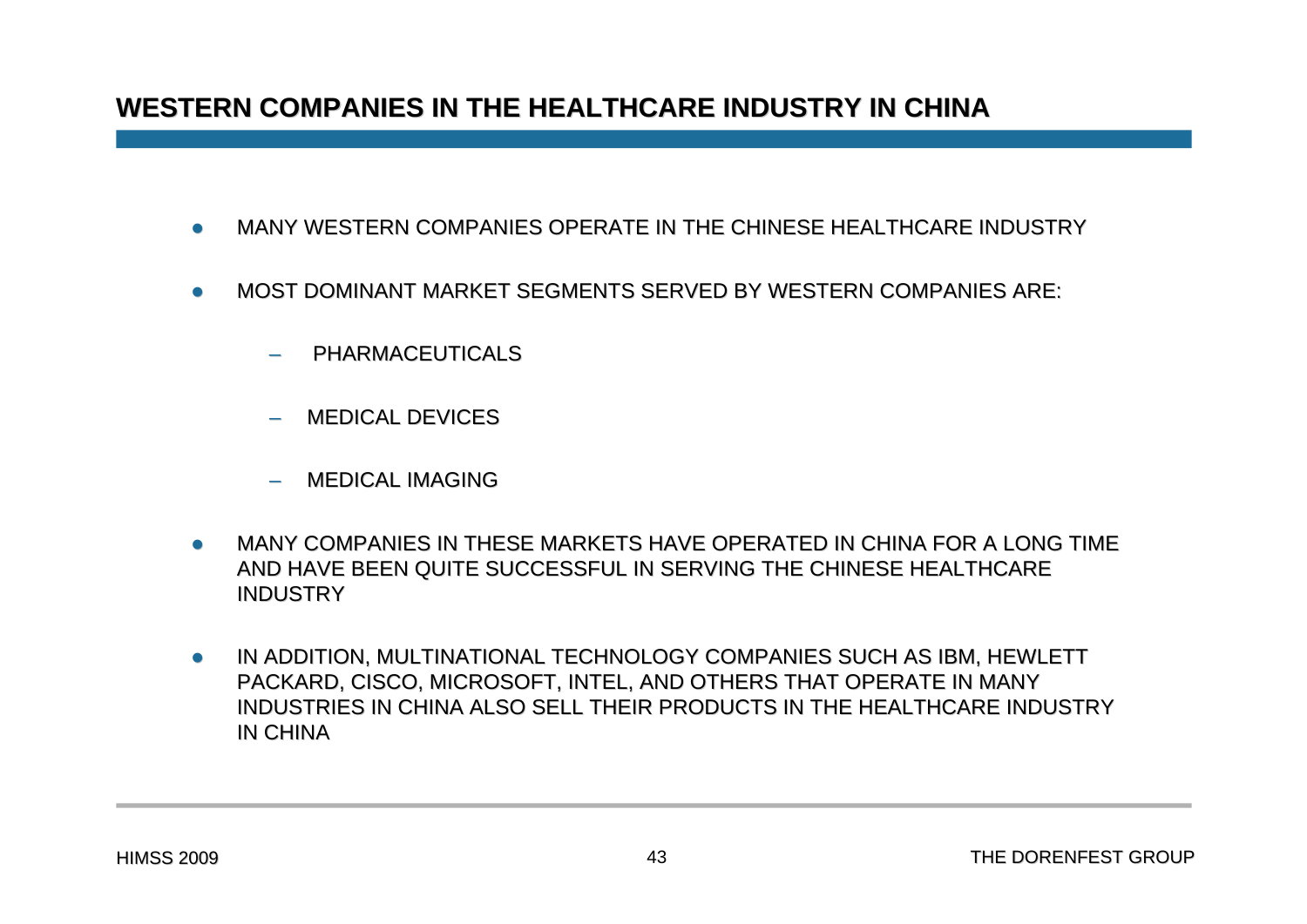#### **WESTERN COMPANIES IN CHINA H.I.T. SOFTWARE AND SERVICES WESTERN COMPANIES IN CHINA H.I.T. SOFTWARE AND SERVICES**

- $\bullet$ UNTIL RECENTLY, THE CHINA H.I.T. MARKET DID NOT LOOK LIKE AN OPPORTUNITY AREA FOR WESTERN COMPANIES
- $\bullet$ IN THE LAST FIVE YEARS, MANY WESTERN COMPANIES HAVE LOOKED AT CHINA H.I.T. AND SOME ARE NOW PARTICIPATING IN THE CHINA H.I.T. MARKET
- $\bullet$ GE, SIEMENS, AND PHILLIPS HAVE ESTABLISHED SUCCESS IN THE GROWING PACS MARKET AND HAVE EMBARKED UPON A VARIETY OF SOFTWARE STRATEGIES IN OTHER H.I.T. **APPLICATION MARKETS**
- $\bullet$  TODAY IN MARKETS OTHER THAN PACS, ALMOST ALL APPLICATION SOLUTIONS ARE PROVIDED BY CHINESE COMPANIES
- $\bullet$ IBM, INTERSYSTEMS/TRAK HEALTH, AND MICROSOFT ARE ALSO ACTIVELY PURSUING APPLICATION SOFTWARE STRATEGIES IN CHINA, BUT THEIR MARKET POSITION AT THE **PRESENT TIME IS VERY SMALL**
- $\bullet$  IBM AND THE DORENFEST GROUP HAVE BEGUN TO SELL CONSULTING SERVICES TO CHINESE HOSPITALS AND HEALTH BUREAUS
- $\bullet$ BECAUSE OF THE GROWING H.I.T. MARKET AND LACK OF GOOD APPLICATION SOLUTIONS FOR CHINESE HOSPITALS, MANY WESTERN COMPANIES ARE NOW LOOKING AT THE CHINA H.I.T. MARKET AS A MAJOR OPPORTUNITY FOR THE FUTURE
- $\bullet$ THE U.S. TRADE AND DEVELOPMENT AGENCY (TDA) IS CONDUCTING A CONSULTING STUDY TO FIND FEASIBLE PROJECTS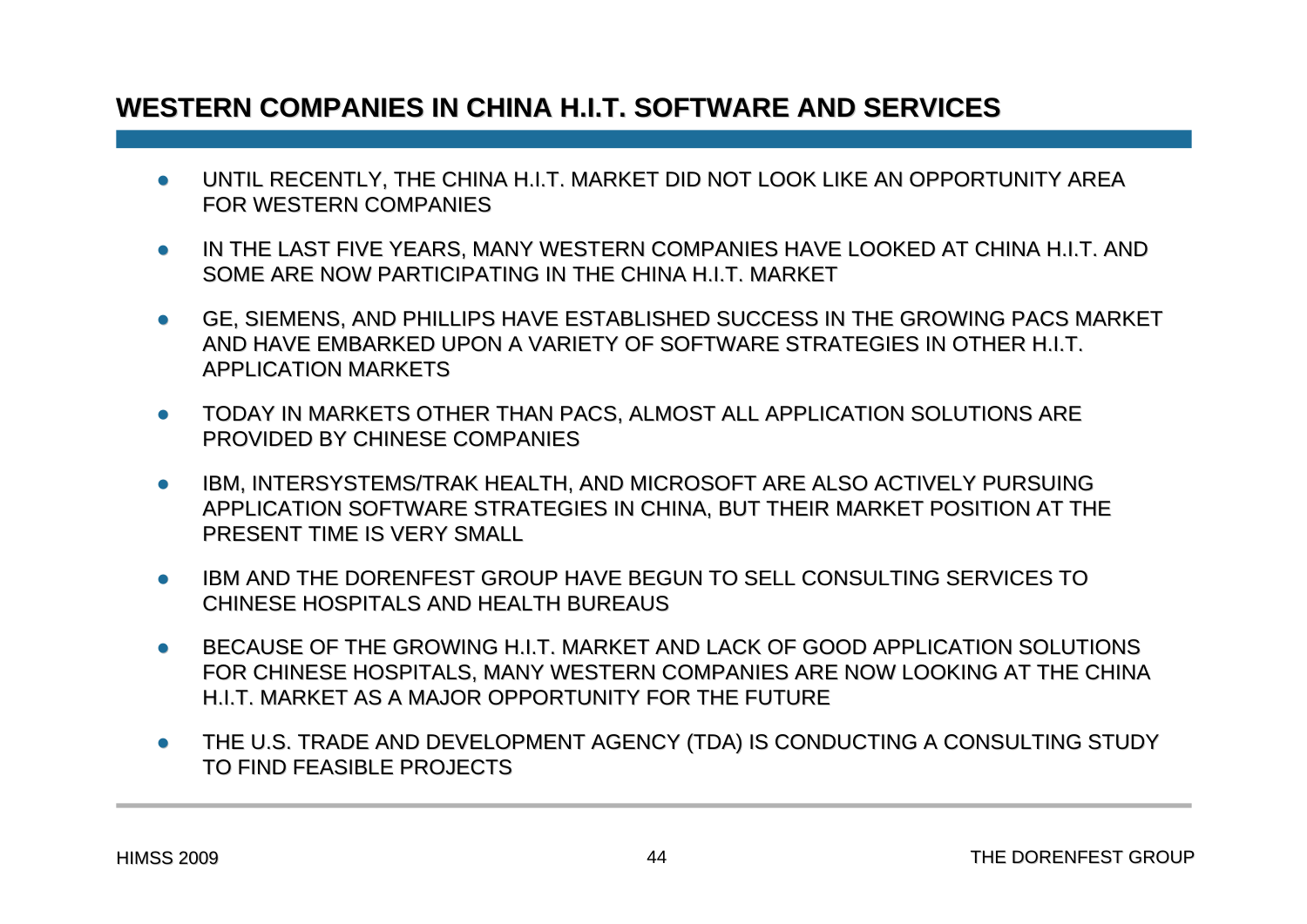#### **OPPORTUNITIES ARE EMERGING FOR WESTERN COMPANIES IN CHINA H.I.T.**

- 1. CHINA'S SPENDING ON HEALTHCARE AND H.I.T. IS GROWING RAPIDLY  $\,$
- 2. PAST INVESTMENTS IN H.I.T. HAS RESULTED IN A GREAT DEAL OF DISSATISFACTION TISFACTION WITH APPLICATION SOLUTIONS NOW AVAILABLE IN CHINA
- 3. A NEW GENERATION OF H.I.T. PRODUCT SOLUTIONS IS FELT TO BE NEEDED BY HEALTHCARE LEADERS IN CHINA
- 4. BETTER IMPLEMENTATION MANAGEMENT SKILL AND EXPERIENCE IS ALSO NEEDED, BUT THIS NEED IS LESS EVIDENT TO CHINESE HEALTHCARE LEADERS AT THE PRESENT TIME
- 5. WESTERN EXPERIENCE IS WELCOMED BY CHINESE HOSPITAL AND HEALTH BUREAU LEADERS AS THEY MOVE FORWARD TO ACCOMPLISH THEIR H.I.T. AND WORK PROCESS IMPROVEMENT OBJECTIVES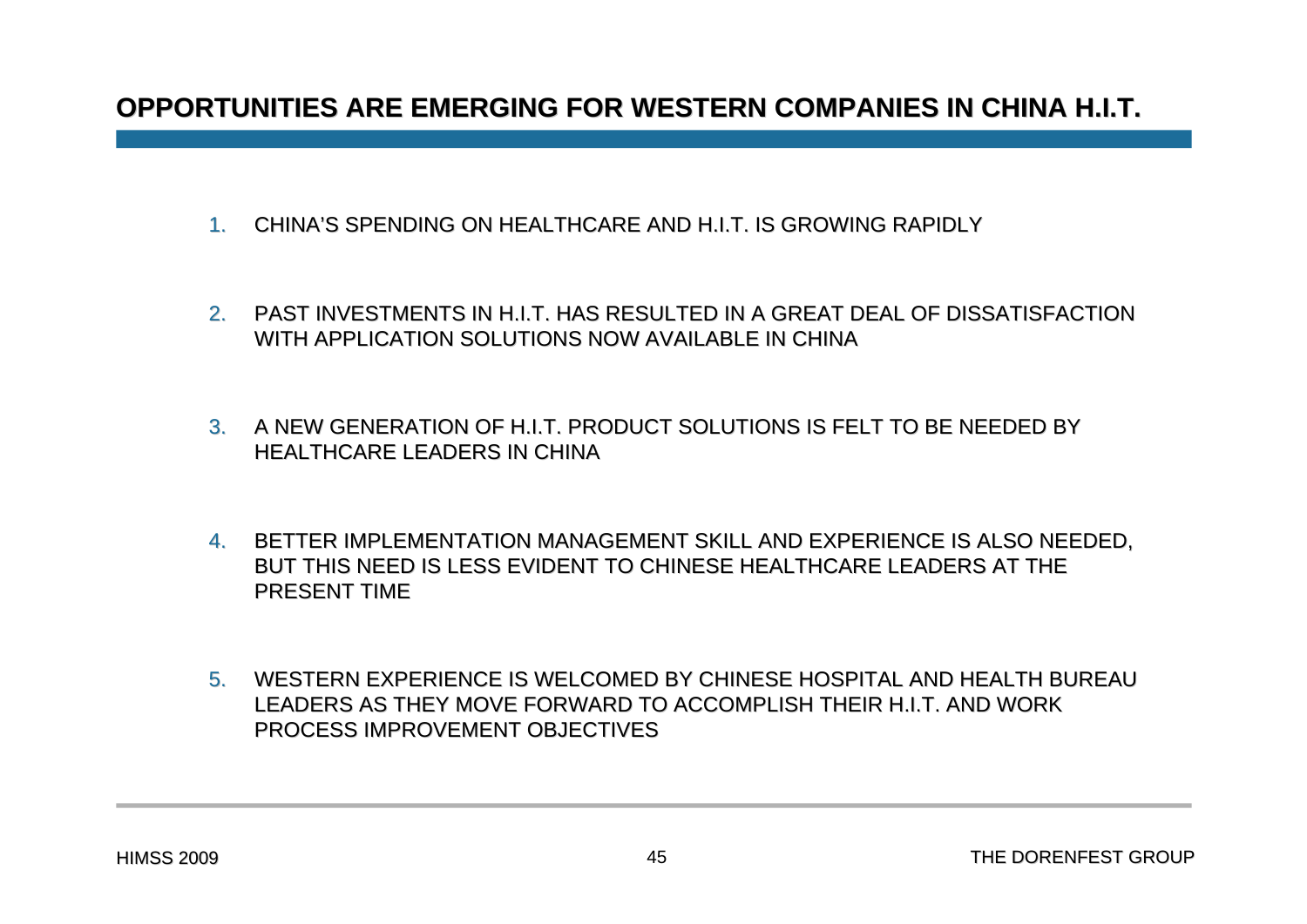#### **CHALLENGES FOR WESTERN COMPANIES IN THE CHINA H.I.T. MARKET CHALLENGES FOR WESTERN COMPANIES IN THE CHINA H.I.T. MARKET**

- 1. IT HAS TAKEN MANY YEARS FOR IBM, HEWLETT PACKARD, GE, SIEMENS, AND PHILLIPS TO ESTABLISH POSITIONS IN THE CHINA H.I.T. MARKET
- 2. MANY OTHER WESTERN COMPANIES HAVE STUDIED OR ENTERED THE CHINA H.I.T. MARKET FOR BRIEF PERIODS
- 3.DIFFICULTIES FOR WESTERN COMPANIES INCLUDE THE FOLLOWING:
	- $\bullet$  WESTERN PRODUCTS DO NOT FIT CHINA WORK PROCESSES, BUT WESTERN  $\bullet$ COMPANIES DO NOT FULLY UNDERSTAND THE CHANGES THAT MUST BE MADE
	- $\bullet$  WESTERN PRICES FOR SOFTWARE PRODUCTS ARE TOO HIGH FOR CHINESE HOSPITALS
	- $\bullet$  CHINA IS A VERY DIFFERENT MARKET THAN MOST OTHER COUNTRIES, AND THE DIFFICULTIES ARE NOT FULLY RECOGNIZED. THERE ARE PITEALLS AND WESTERN COMPANIES MANY MISTAKES DURING THEIR LEARNING PERIOD
	- $\bullet$  THE CHINESE ARE VERY SELECTIVE WHEN SPENDING MONEY, SO WESTERNERS MUST PROVE THEMSELVES THROUGH PERFORMANCE